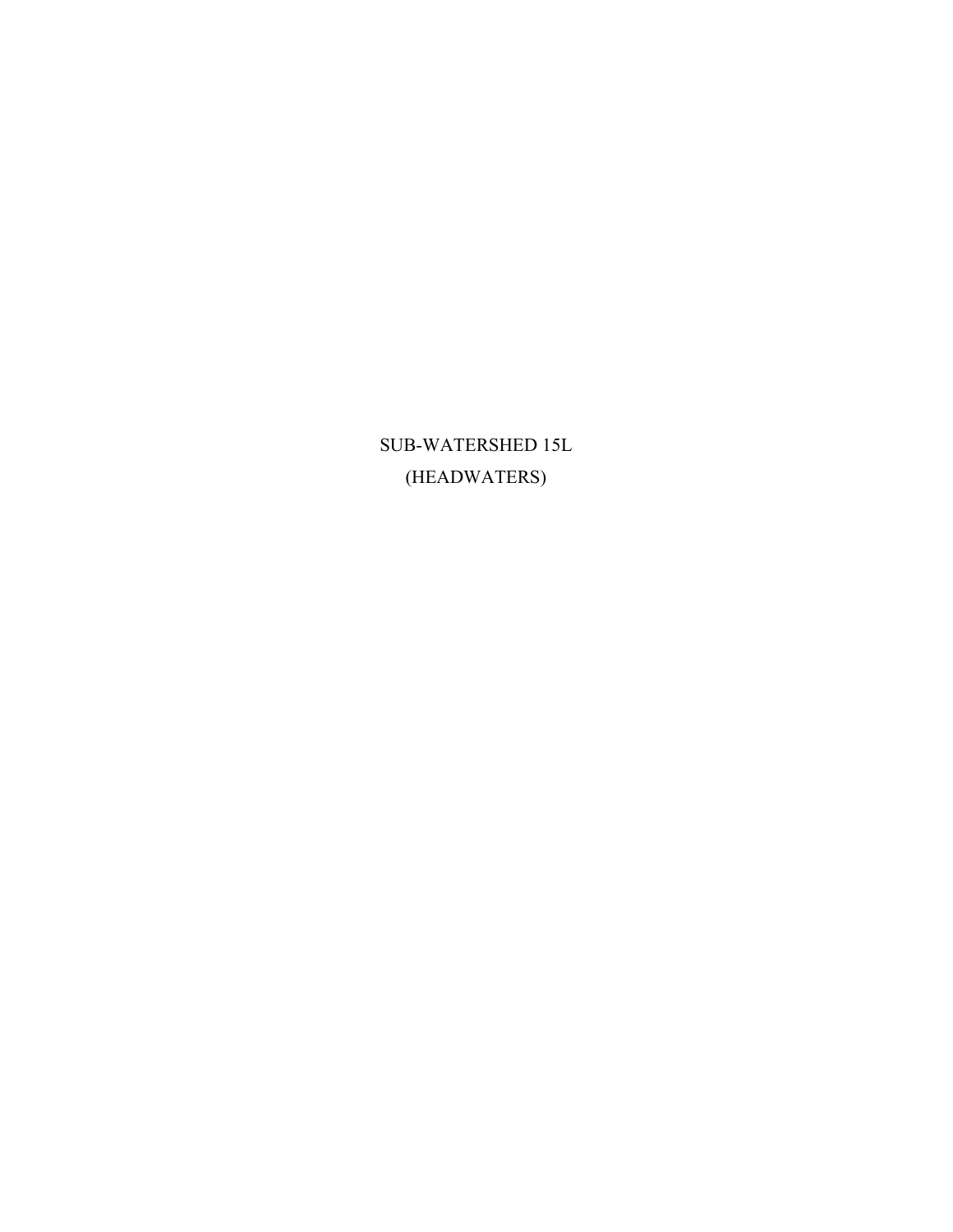#### Sub-watershed 15L (Headwaters)

#### General Discussion

This sub-watershed encompasses ½ square mile or 331 acres of land area. This is .38% of the total study area. The headwaters of Stony Creek have their origin in this sub-watershed. The Commonwealth records indicate four (4) surface mines and no deep mines in the area. Our field investigation indicates that the strip mines have been reclaimed with little or no leaching and that no evidence of extensive deep mining is present.

 The following plate shows the locations of all deep mine openings and strip mines where they exist within this sub-watershed as well as the location of all sampling stations.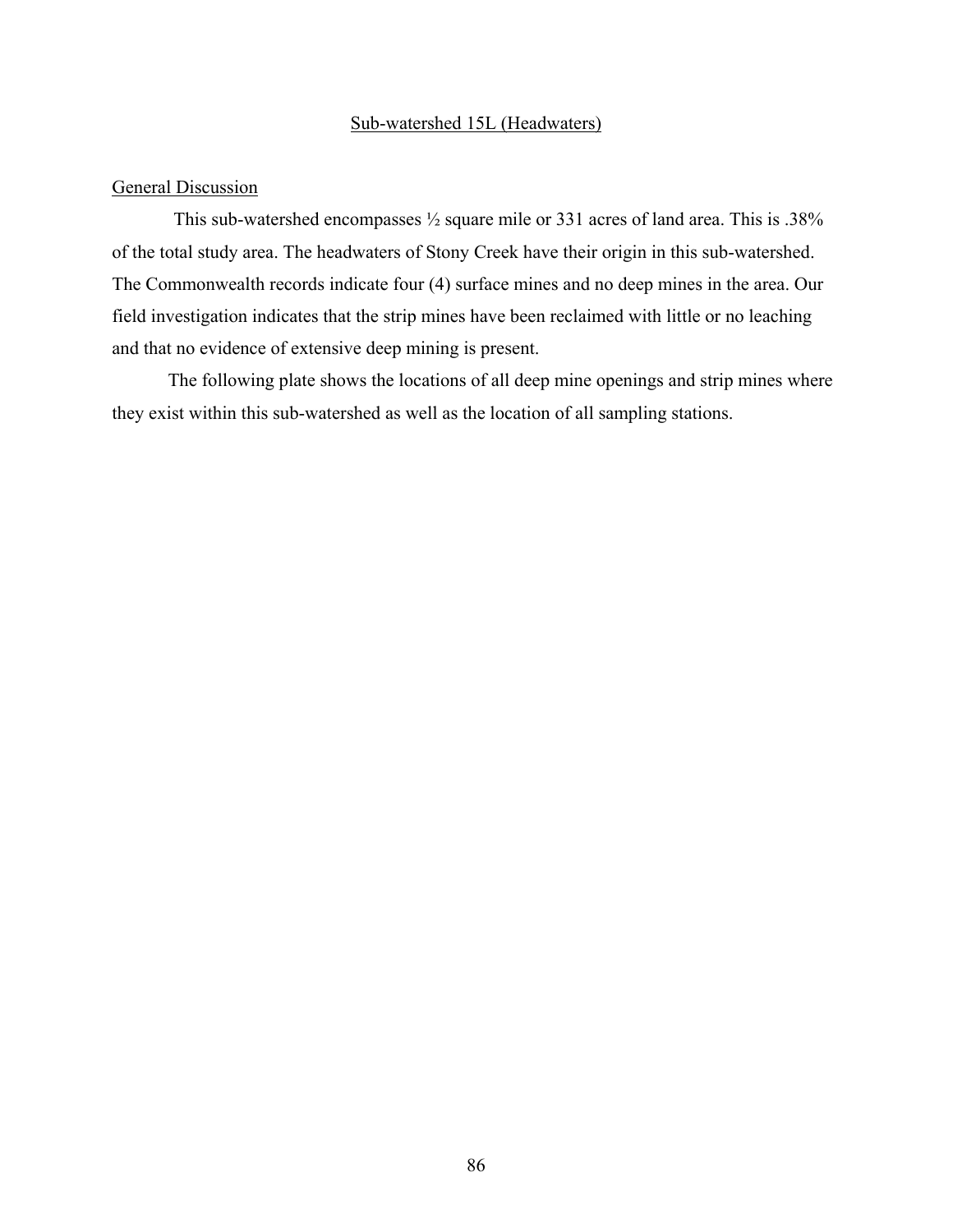





 $\big($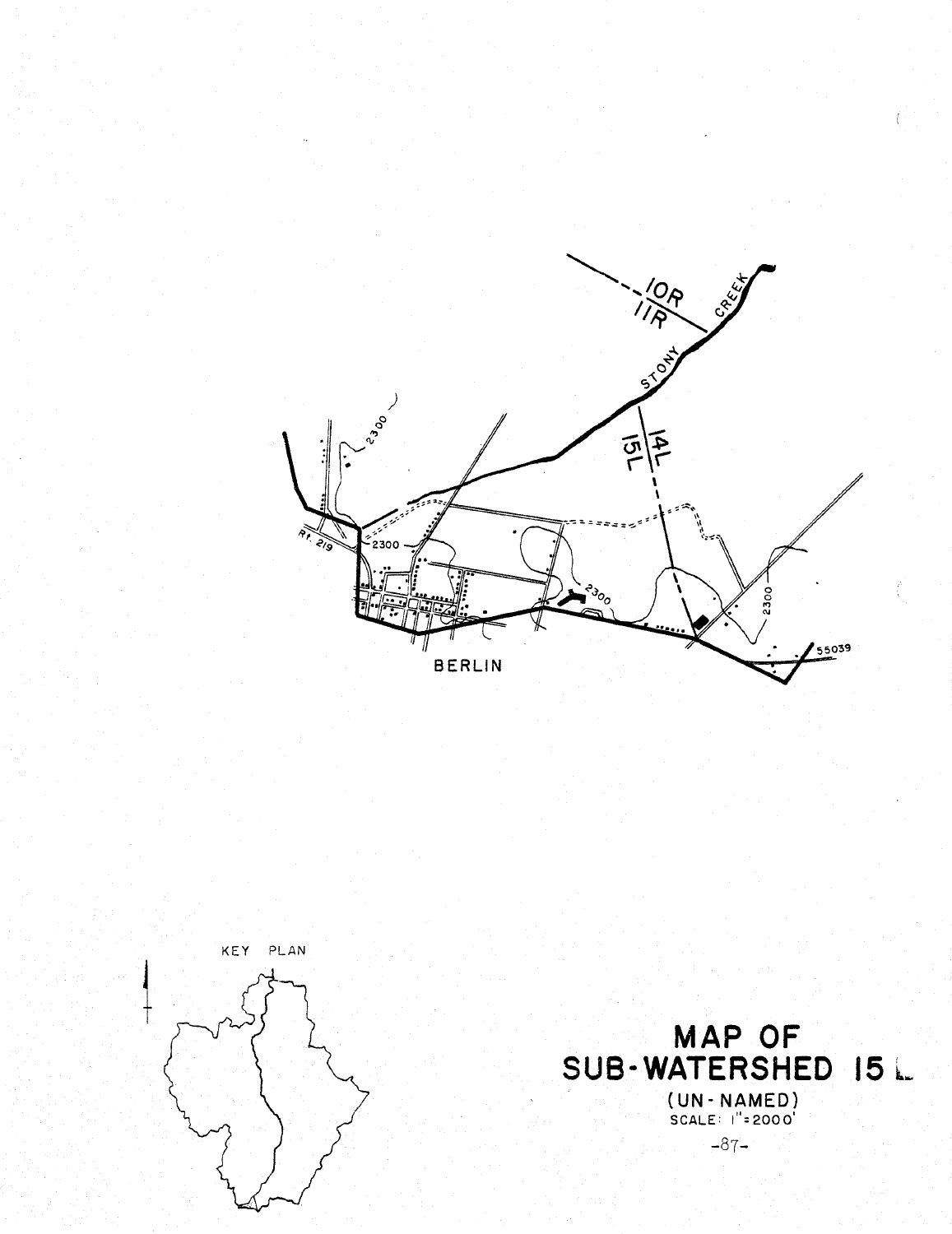SUB-WATERSHED 11R (UN-NAMED)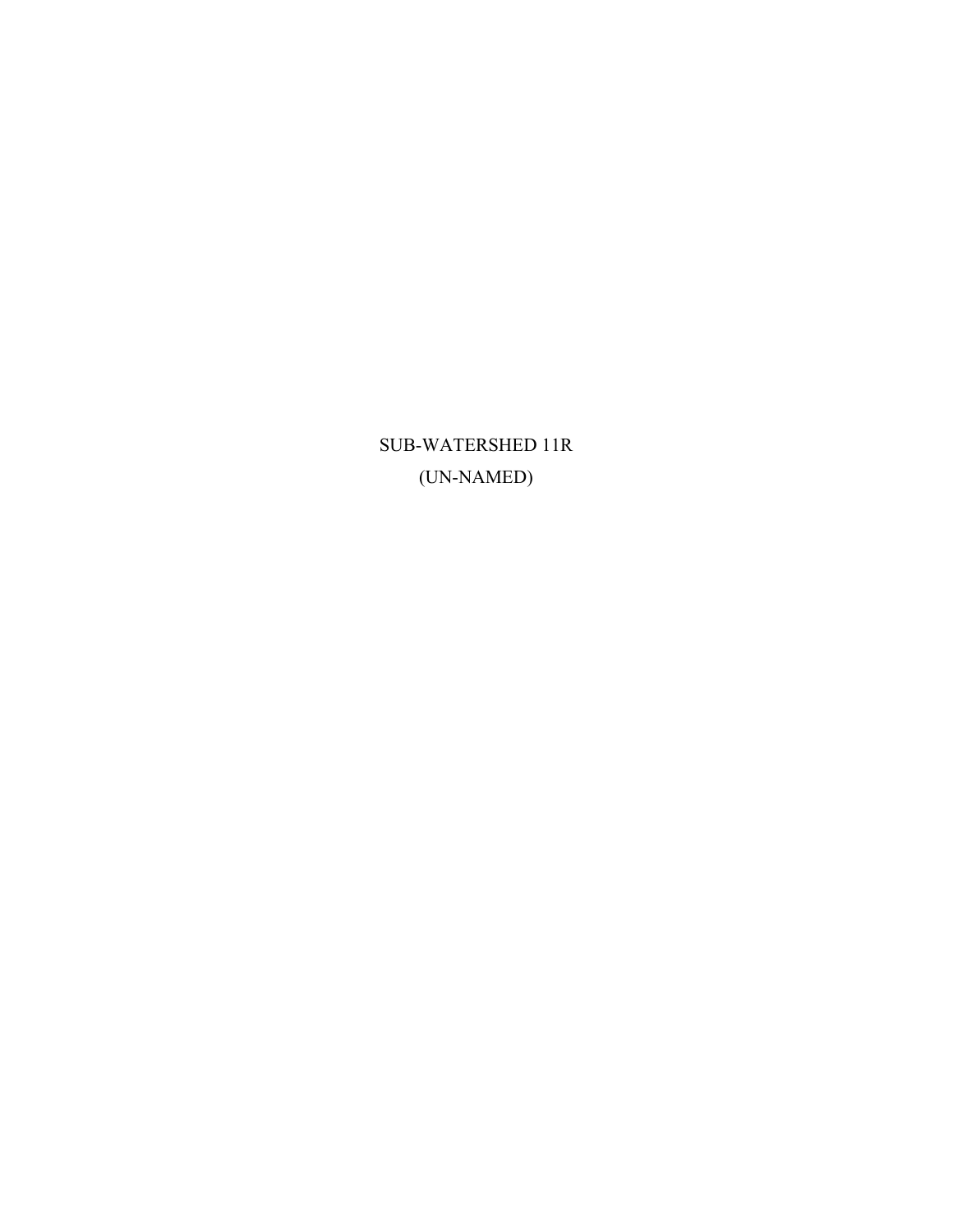#### Sub-watershed 11R (unnamed)

#### General Discussion

This sub-watershed encompasses seven tenths of a square mile or 452 acres of land area, approximately .51% of the total study area. It is drained by eight tenths of a mile of tributaries (.34% of the total length of all tributaries within the study area) and has 4.8 acres of lakes and ponds (1.06% of the sub-watershed land area). The Commonwealth records indicate that there is one strip mine and two deep mines in this small drainage basin. Our field investigations have found the reclaimed strip mine, but no evidence of deep mines. It is believed that the deep mines were covered over during the reclamation of the surface mine.

The following information gives the averages of the sampling station designated as SC11R1, located at the mouth of this unnamed tributary and shown on drawing 7119-6. The percentages that this station contributes in pollution load and flow to the total pollution load and flow as measured at Monitoring Station SC1 is also included.

|                  |             | Percent of             |
|------------------|-------------|------------------------|
|                  | Averages    | <b>Total Watershed</b> |
| pH               | 6.4         |                        |
| Net Cold Acidity | 0 PPD       | $0\%$                  |
| Net Hot Acidity  | 0 PPD       | $0\%$                  |
| Ferrous Iron     | .33 PPD     | $.04\%$                |
| Total Iron       | 5.4 PPD     | .12%                   |
| <b>Sulfates</b>  | 333.4 PPD   | $.17\%$                |
| Hardness         | 608.70 PPD  | $.30\%$                |
| Flow             | 226,080 GPD | .14%                   |

The following plate shows the location of all deep mine openings and strip mines where they exist within this subwatershed as well as the location of all sampling stations.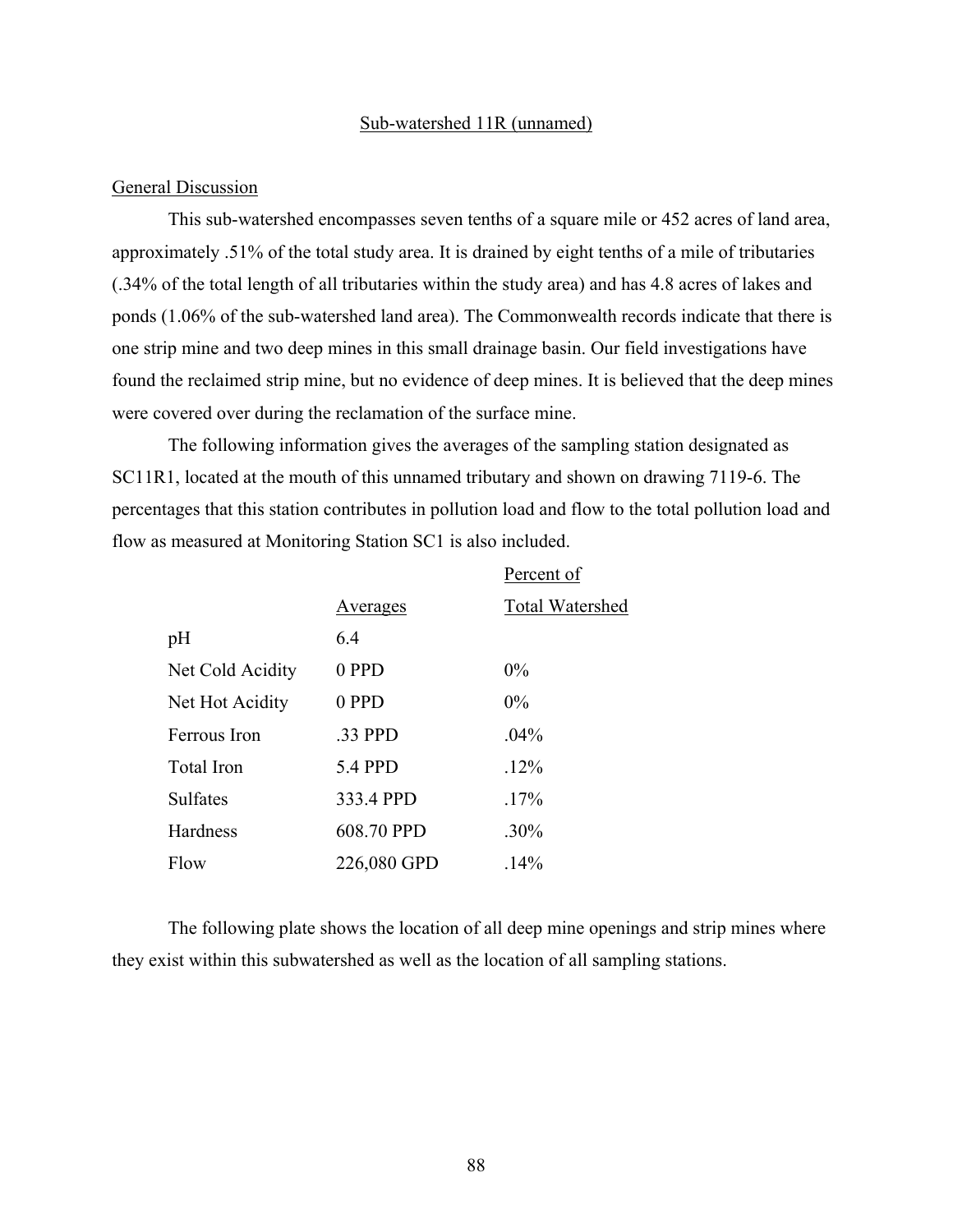





 $-39-$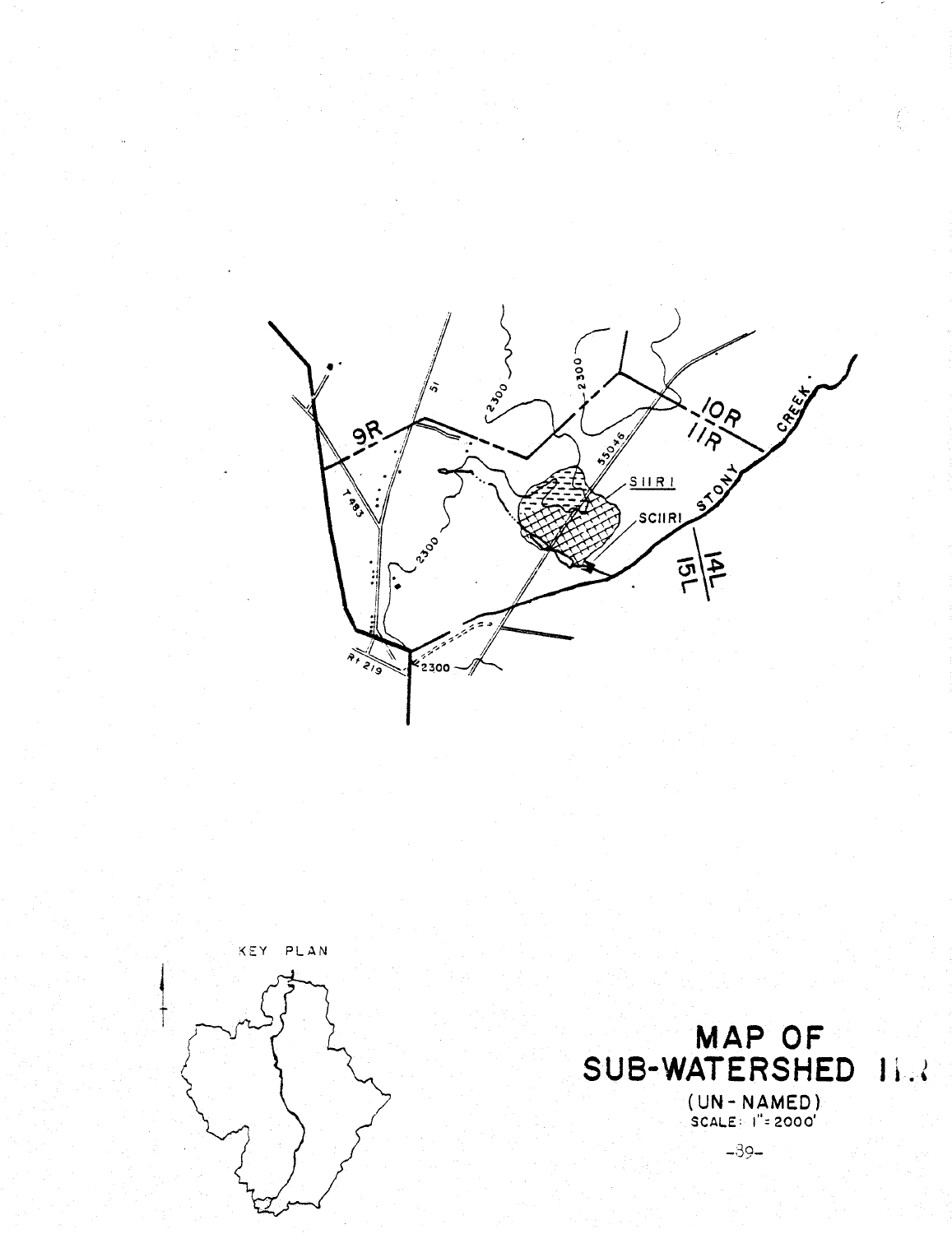#### Strip Mines

The Commonwealth records indicate that there is one strip mine in this sub-watershed. Our field investigations have located this surface mine with two flows. Table 9 lists the abandoned strip mine within the sub-watershed with the following information: the name of the mine or operator if known, the area and seam mined, the designation we give the mine, whether or not there is a flow, and whether it connects with a deep mine.

The total acreage of the abandoned surface mine in subwatershed 11R is 47.74 acres. (10.56% of the sub-watershed area).

Table 10 gives the averages of the flows of this surface mine. Directly under the averages are the percentages of flows and pollution load that this mine contributes to the pollution load of the sub-watershed as measured at Sampling Station SC11R1. Where a single surface mine has more than one flow, the averages of the flows are added together.

Following Table 10 is the description of the flowing strip mine along with abatement recommendations.

#### TABLE 9

#### Abandoned Surface Mines

### Sub-watershed 11R

| Mine<br>Number | Name of Mine<br>or Operator | Area<br>Mined<br>(Acres) | Seam<br>Mined   | Flow-<br><sub>1</sub> ng | Connection<br>w/Deep Mine |
|----------------|-----------------------------|--------------------------|-----------------|--------------------------|---------------------------|
| <b>S11R1</b>   | Zubek $\&$<br>Yankus        | 47.74                    | Pitts-<br>burgh | Yes                      | Possible                  |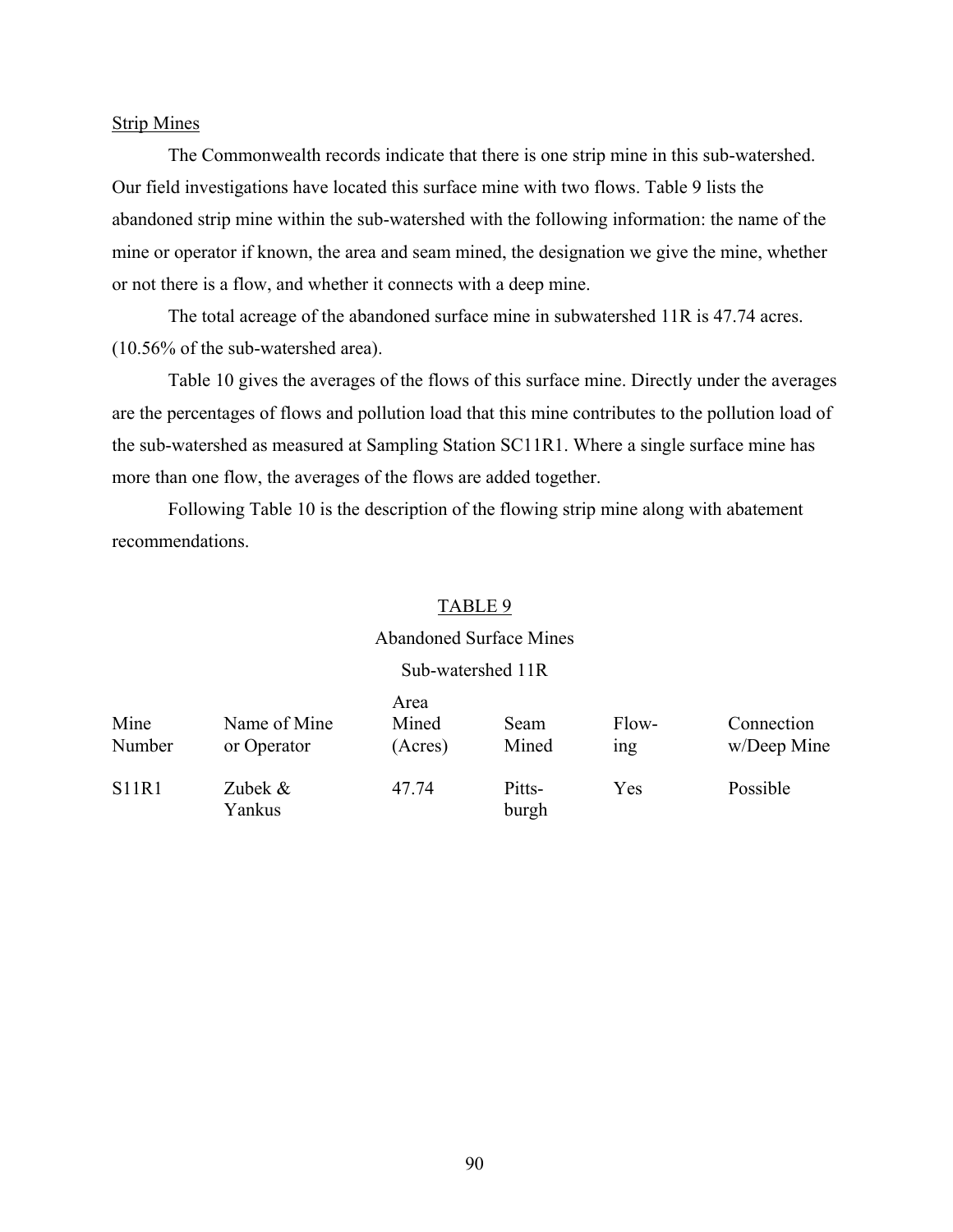# Abandoned Surface Mine Average Water Quality Data

#### Sub-watershed 11R

| Mine<br>No.  | pH  | Acid<br>ppd | Net Cold Net Hot<br>Acid<br>ppd | Ferrous Iron<br>ppd | Total Iron<br>ppd | Sulfate<br>ppd | Hardness<br>ppd | Flow<br>gpd |
|--------------|-----|-------------|---------------------------------|---------------------|-------------------|----------------|-----------------|-------------|
| <b>S11R1</b> | 6.0 | 1.09        | *                               | .97                 | 4.84              | 11.87          | ∗               | 4,320       |
|              |     | 109%        |                                 | 293.9%              | 89.6%             | 35.54%         |                 | $.9\%$      |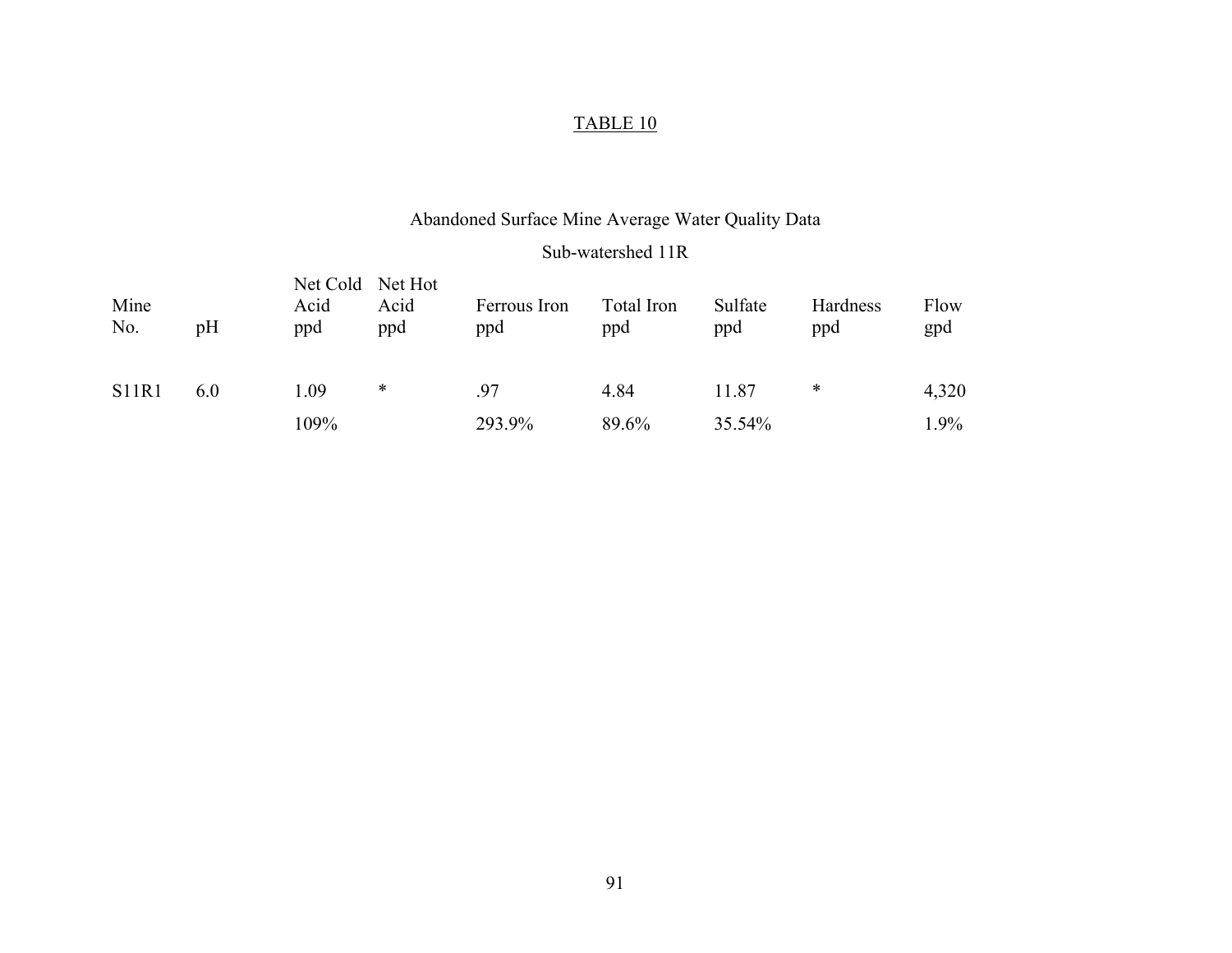Strip Mine: S11R1 Area: 47.74 acres Location: N.W. of Stony Creek and intersected by L.R. 55046

Status: Partly active and partly reclaimed Owned by: Zubek and Yankus Seam mined: Pittsburgh Connection with deep mine: Possible Flowing: Two leaching areas

General Description:

Surface flows found on this strip mine are creating ponds. These flows are probably eminating from the active mine to the north. Otherwise the mined area is relatively flat and revegetated with grasses and corn.

### Recommendation:

Until the active portion of this mine is reclaimed and reinvestigation of the flows, if any, are completed there is no recommendation.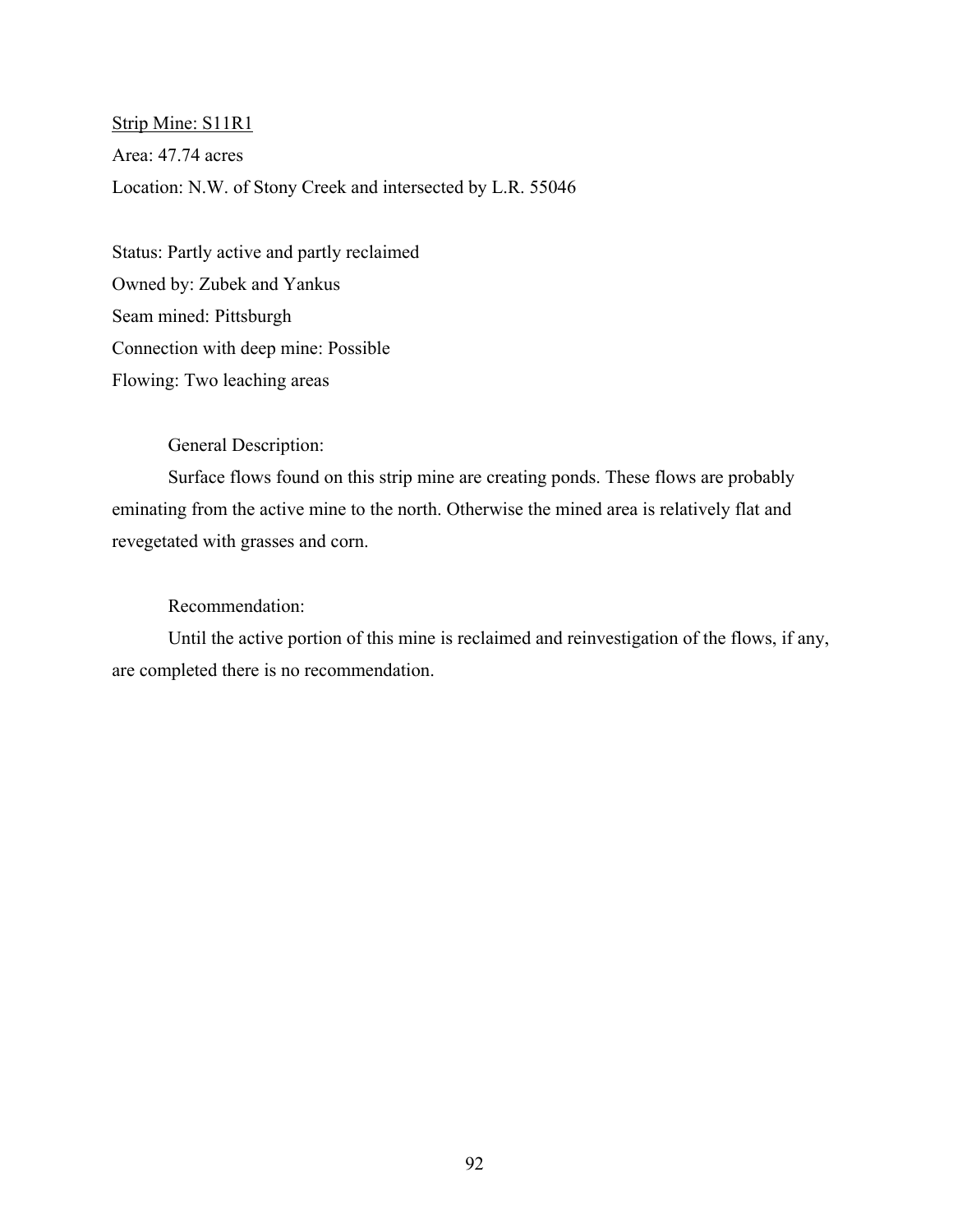SUB-WATERSHED 14L (UN-NAMED)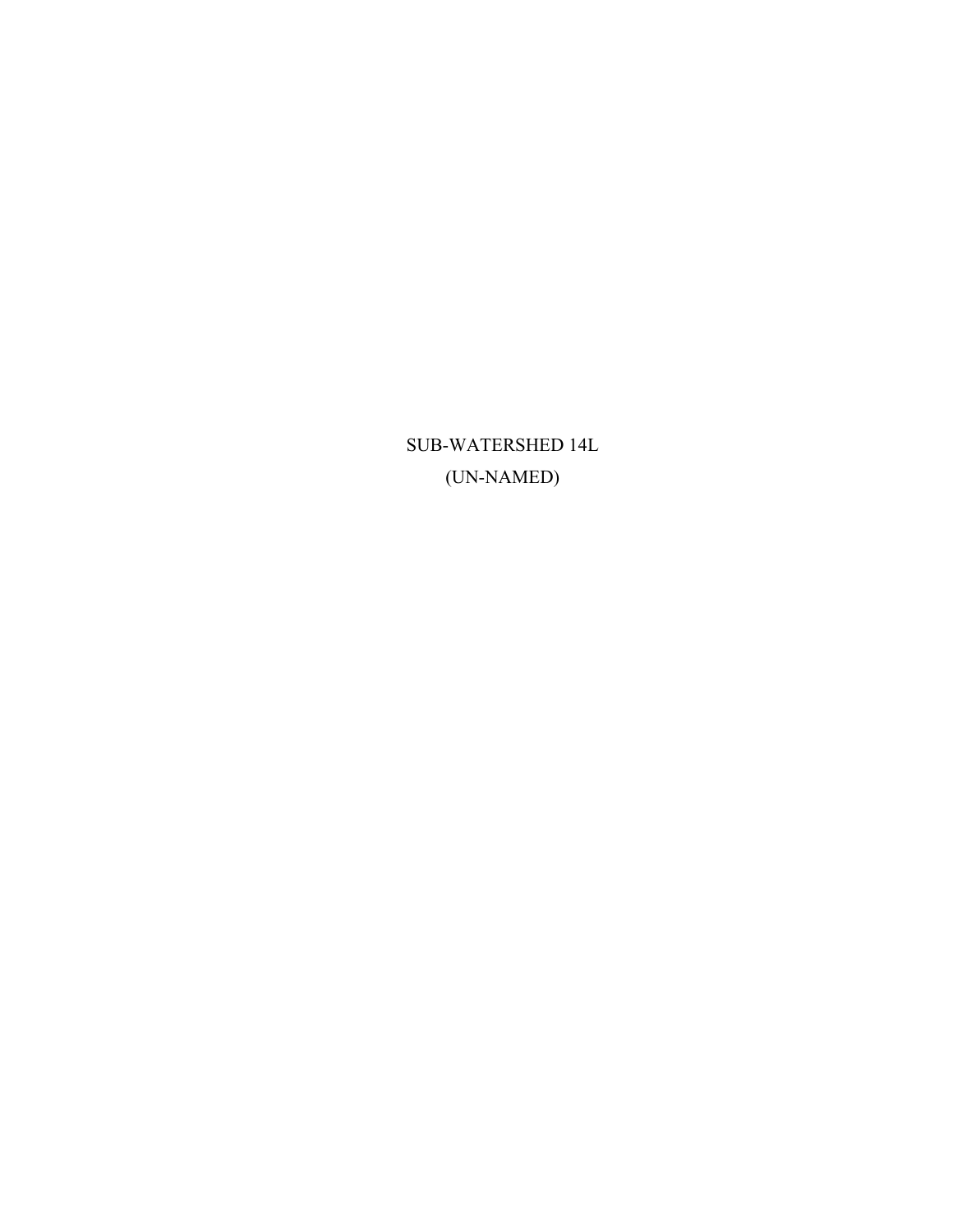#### Sub-watershed 14L (unnamed)

### General Discussion

This sub-watershed encompasses one (1) square mile or six hundred and fifty four (654) acres of land area, which is approximately .73% of the total study area. It is drained by nine tenths (.9) of a mile of tributaries (.39%) of the total length of all watershed tributaries) and has three and seven-tenths (3.7) acres of lakes and ponds (.57% of the sub-watershed area). Our field investigation finds three (3) surface mines, reclaimed and with little or no leaching. No deep mines are found in this sub-watershed.

The following information gives the averages of the sampling station designated as SC14L1, located at the mouth of the unnamed tributary and shown on drawing 7119-6. The percentage that this station contributes in pollution load and flow to the total pollution load as measured at Monitoring Station SC1 on Stony Creek is also included.

|                   |               | Percent of             |
|-------------------|---------------|------------------------|
|                   | Averages      | <b>Total Watershed</b> |
| pH                | 6.5           |                        |
| Net Cold Acidity  | 0 PPD         | $0\%$                  |
| Net Hot Acidity   | 0 PPD         | $0\%$                  |
| Ferrous Iron      | 11.66 PPD     | 1.52%                  |
| <b>Total Iron</b> | 25.24 PPD     | $.56\%$                |
| Sulfate           | 465.30 PPD    | .24%                   |
| Hardness          | 1,768 PPD     | .86%                   |
| Flow              | 1,337,760 GPD | .84%                   |

The following plate shows the location of all deep mine openings and strip mines where they exist within this subwatershed as well as the location of all sampling stations.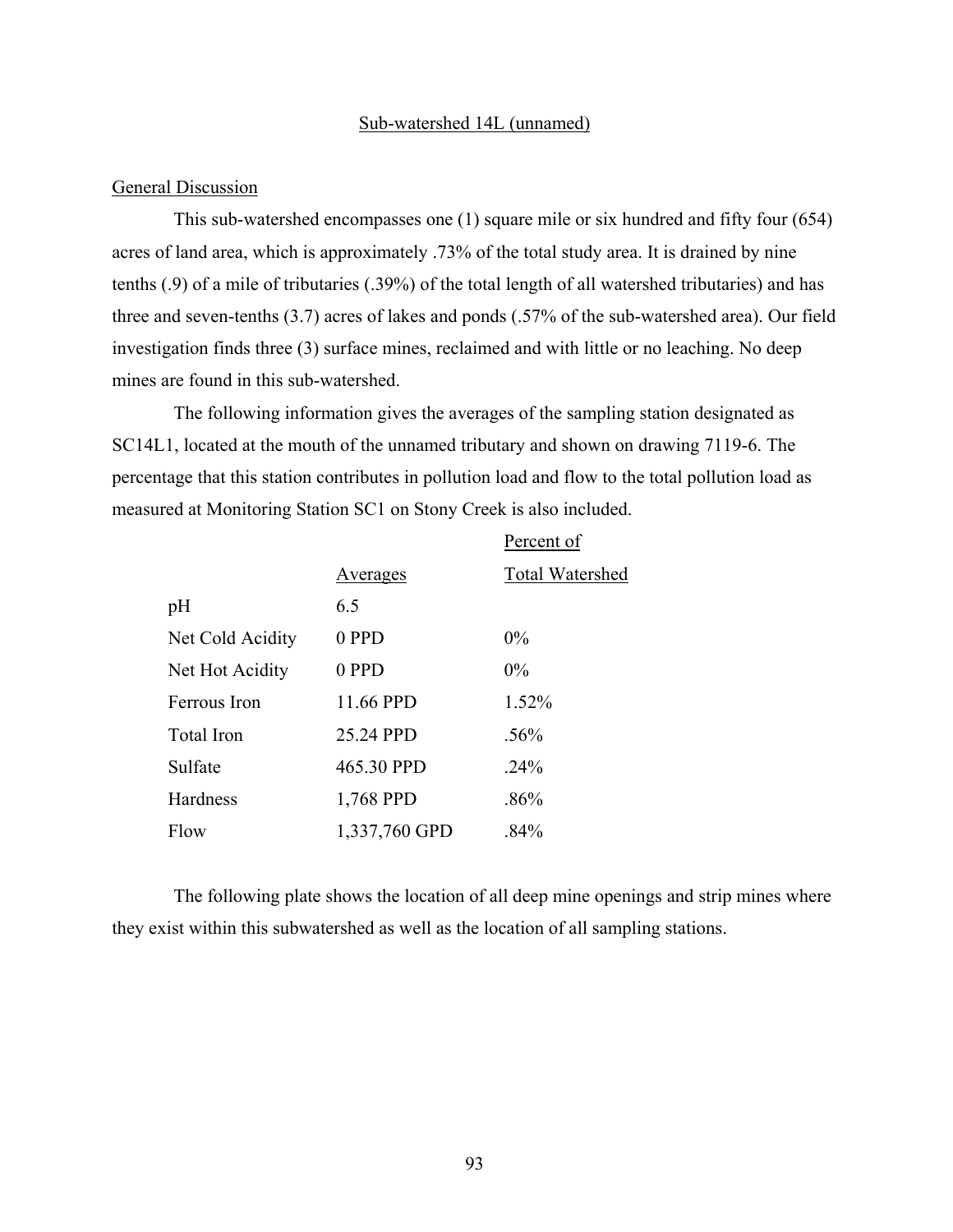



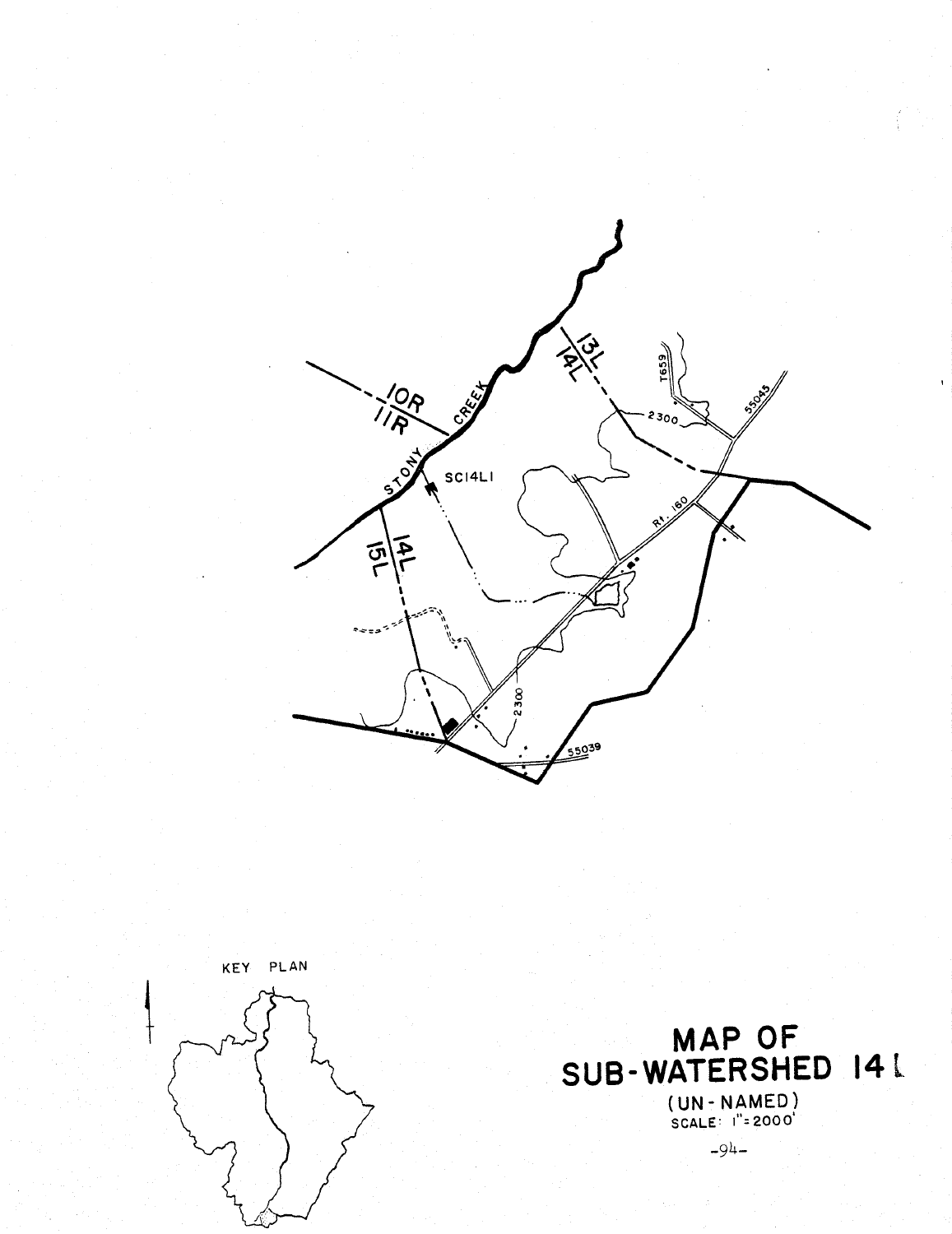SUB-WATERSHED 10R (UN-NAMED)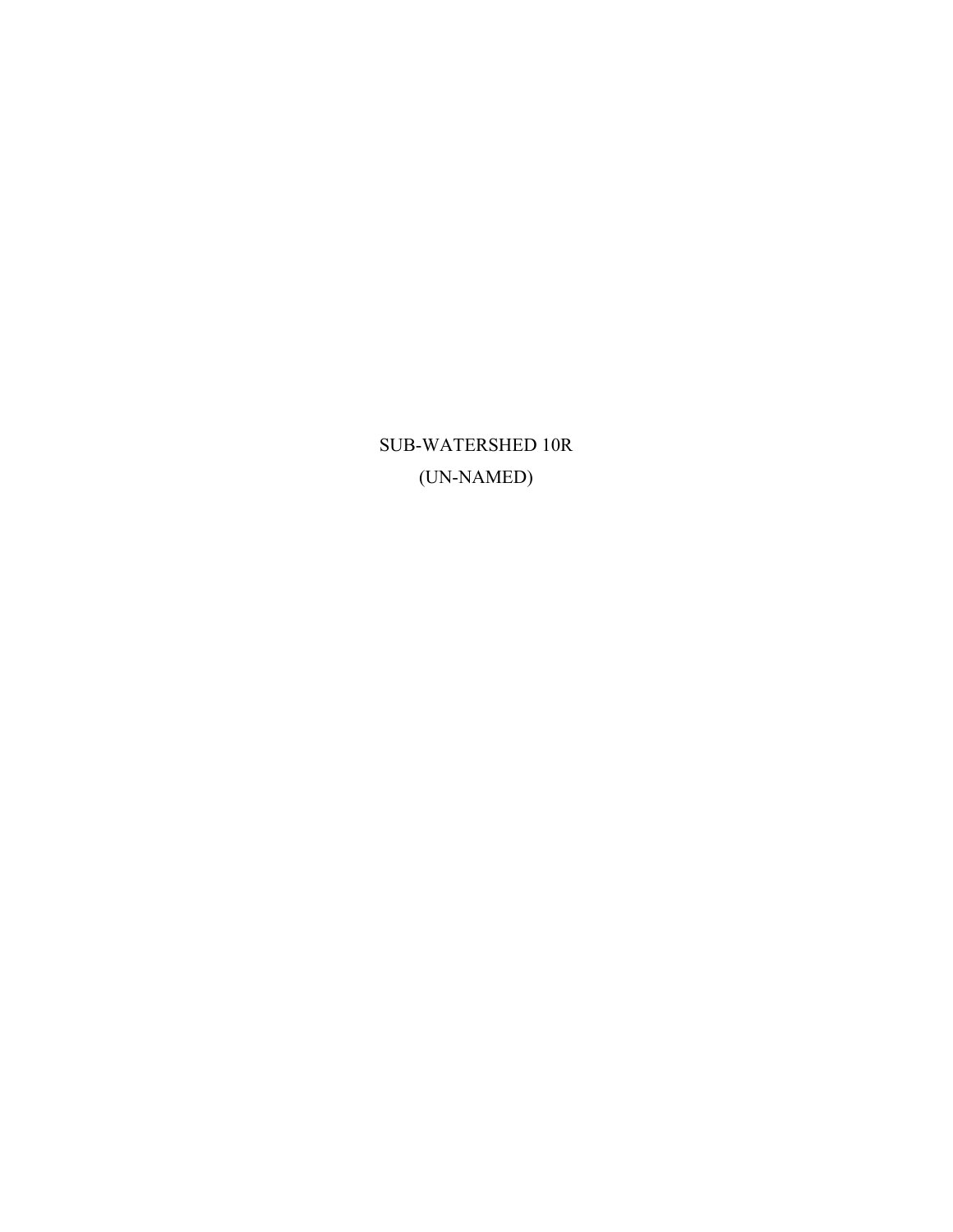#### Sub-watershed 10R (unnamed)

#### General Discussion

This sub-watershed encompasses 2.3 square miles or 1,469 acres of land (approximately 1.65% of the total study area). It is drained by three tributaries totaling 2.5 miles which is 1.06% of the total watershed tributaries. Commonwealth records indicate that no mining, deep or surface, has occurred in this area and our field investigations substantiate this.

The following is a summation of the flows from the three major unnamed tributaries, SC10R1, SC10R2, and SC10R3 and located on drawing 7119-6. The percentage that these stations contribute in pollution load and flow to the total pollution load and flow, as measured at Monitoring Station SC1 on Stony Creek, is also included.

|                   |                 | Percent of             |
|-------------------|-----------------|------------------------|
|                   | <u>Averages</u> | <b>Total Watershed</b> |
| pH                | 6.7             |                        |
| Net Cold Acidity  | 0 PPD           | $0\%$                  |
| Net Hot Acidity   | 0 PPD           | $0\%$                  |
| Ferrous Iron      | 14.00 PPD       | 1.83%                  |
| <b>Total Iron</b> | 38.39 PPD       | $.86\%$                |
| Sulfate           | 540.23 PPD      | .28%                   |
| Hardness          | 1,502.42 PPD    | $.73\%$                |
| Flow              | 2,151,360 GPD   | 1.35%                  |

The following plate shows the location of all deep mine openings and strip mines where they exist within this sub-watershed as well as the location of all sampling stations.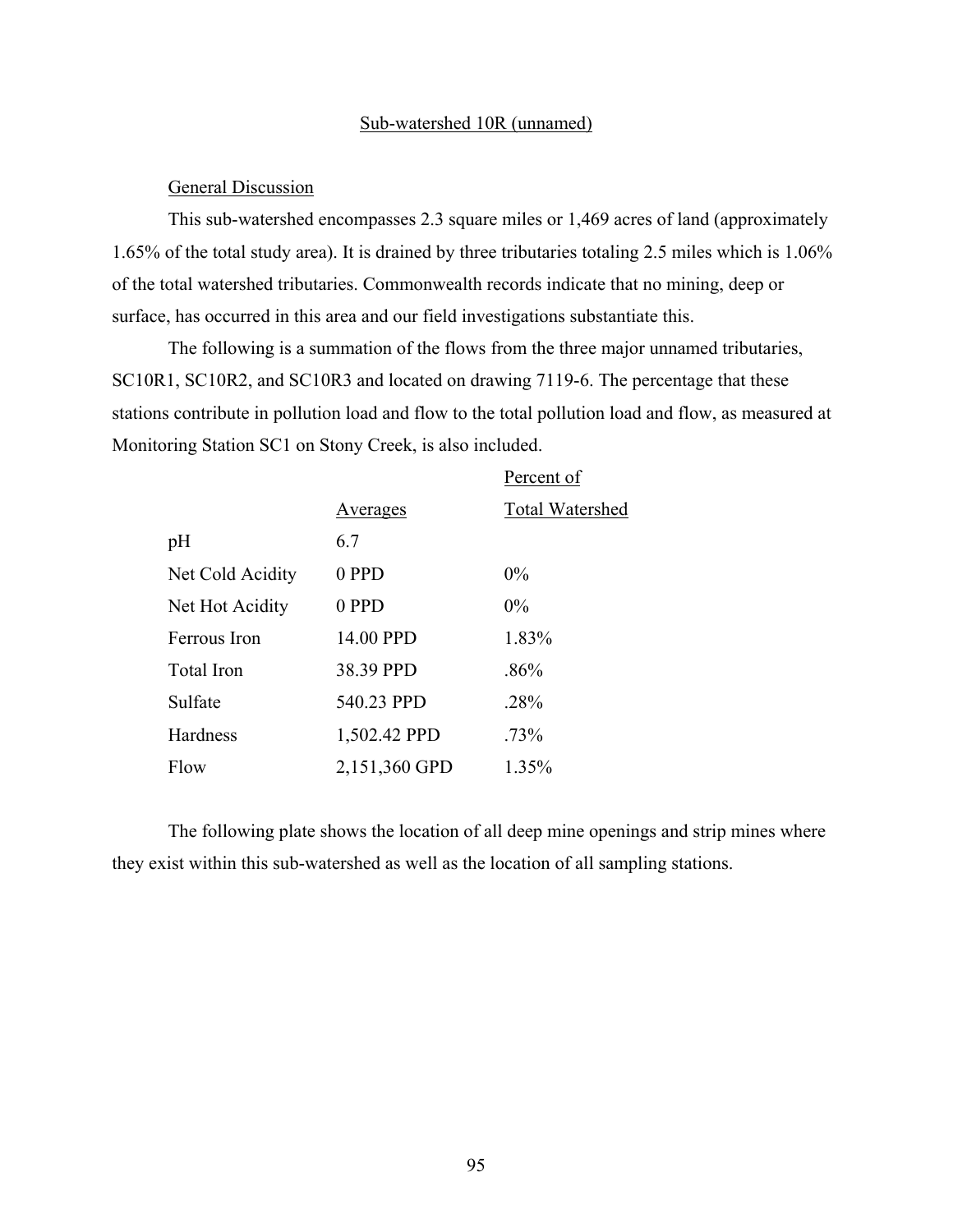

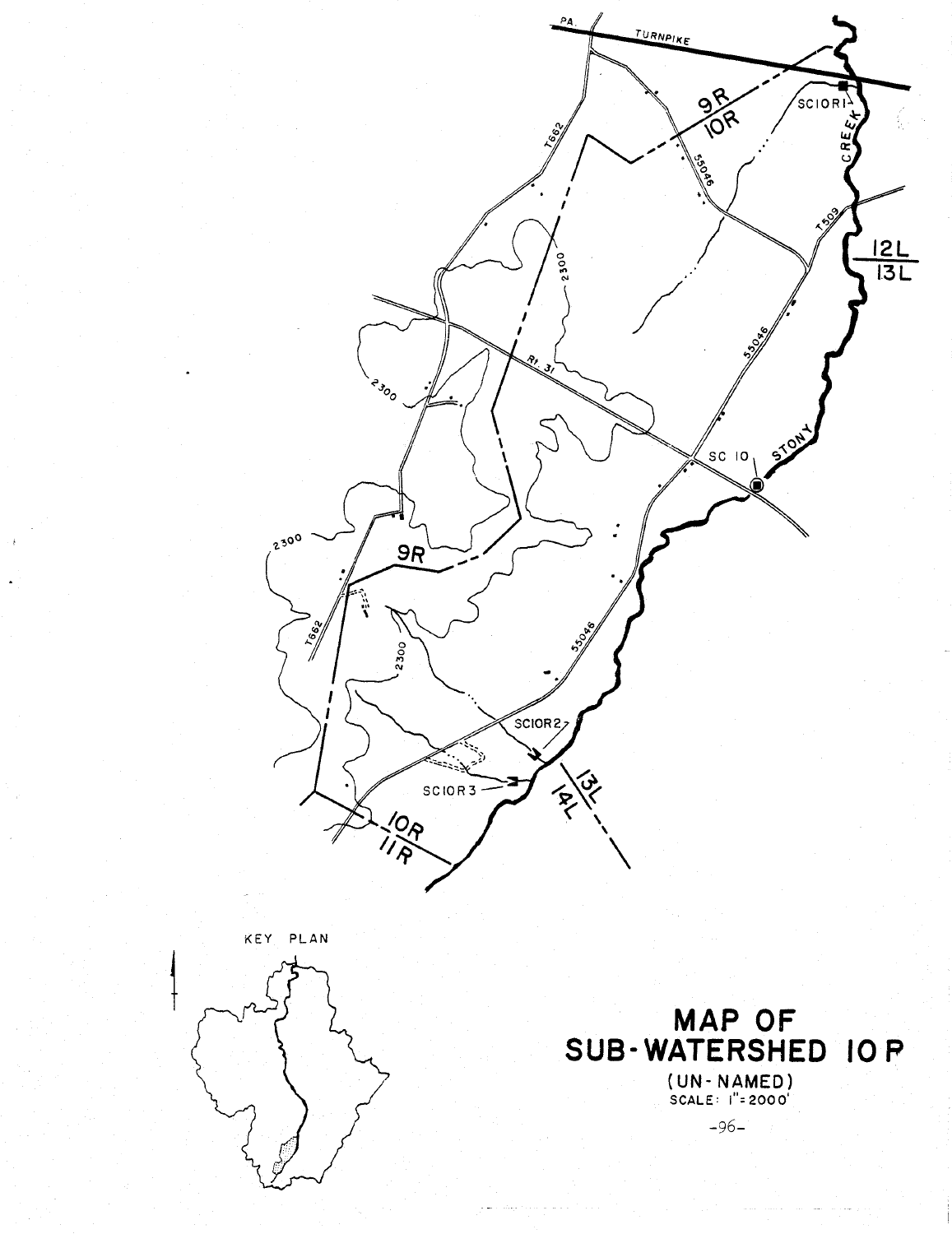SUB-WATERSHED 13L (REITZ CREEK)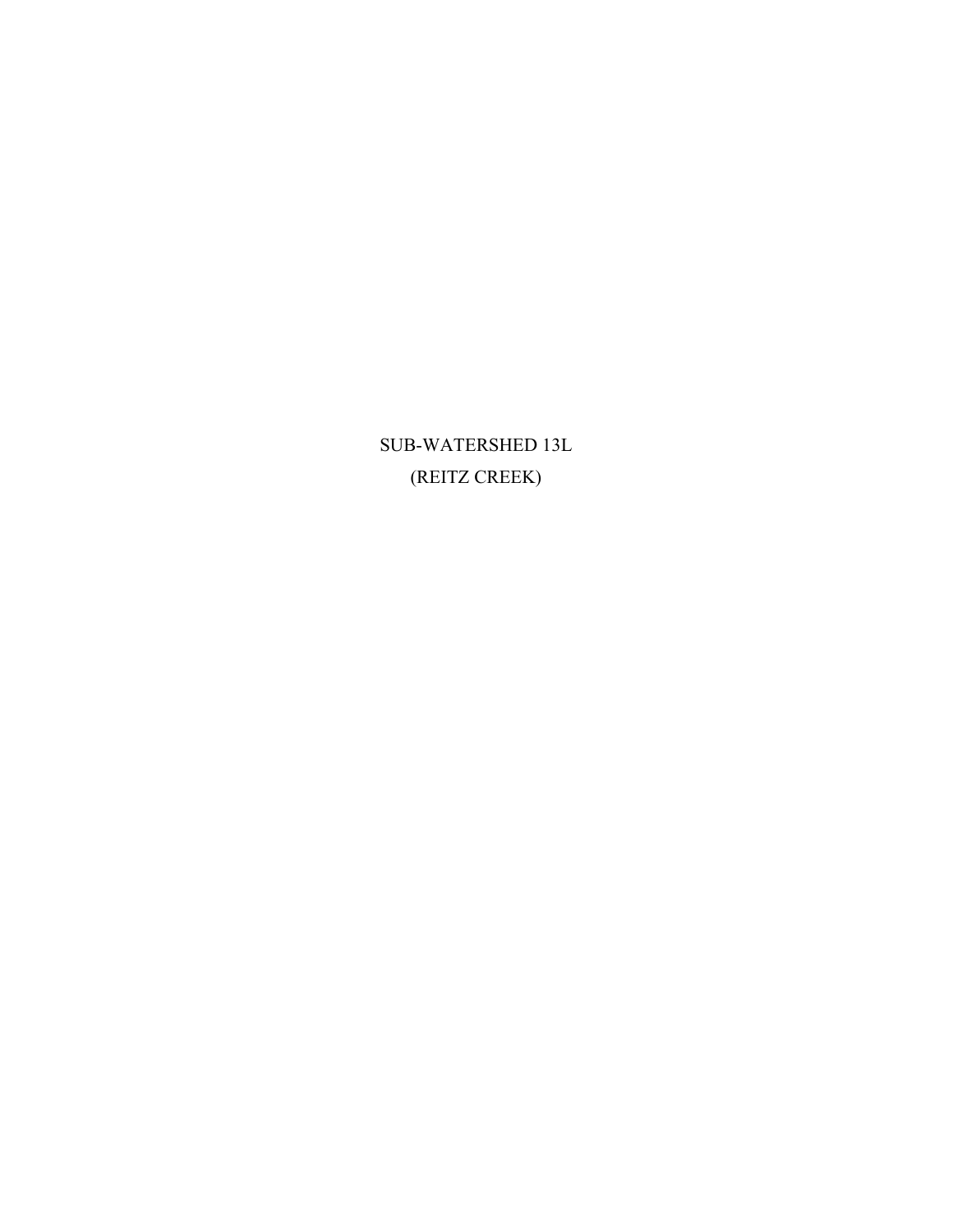#### Sub-watershed 13L (Reitz Creek)

#### General Discussion

This sub-watershed encompasses 5.9 square miles or 3,791 acres of land area (approximately 4.26% of the total study area). It is drained by 9.7 miles of tributaries (4.13% of total length of watershed tributaries), and has 6.3 acres of lakes and ponds (.17% of subwatershed area). Commonwealth records indicate 9 surface mines and 4 deep mines in this area. Our field investigation found 5 surface mines, 2 of which are flowing, encompassing approximately 132 acres. We also find 7 deep mine openings, 3 of which are flowing.

The following is a summation of the flows from the two major tributaries in this subwatershed, Reitz Creek (SC13L1) and an unnamed tributary (SC13L2) located on drawing 7119- 6. The percentage that these stations contributes in pollution load and flow to the total pollution load and flow as measured at Monitoring Station SC1 on Stony Creek is also included.

|                  |               | Percent of             |
|------------------|---------------|------------------------|
|                  | Averages      | <b>Total Watershed</b> |
| pH               | 5.5           |                        |
| Net Cold Acidity | 1,099.42 PPD  | 3.52%                  |
| Net Hot Acidity  | 715.36 PPD    | $.66\%$                |
| Ferrous Iron     | 34.74 PPD     | 4.53%                  |
| Total Iron       | 103.94 PPD    | 2.33%                  |
| <b>Sulfates</b>  | 3,289.90 PPD  | 1.71%                  |
| Hardness         | 4,480.80 PPD  | 2.18%                  |
| Flow             | 7,441,920 GPD | 4.66%                  |

The following plate shows the locations of all deep mine openings and strip mines within this sub-watershed, as well as the location of all sampling stations.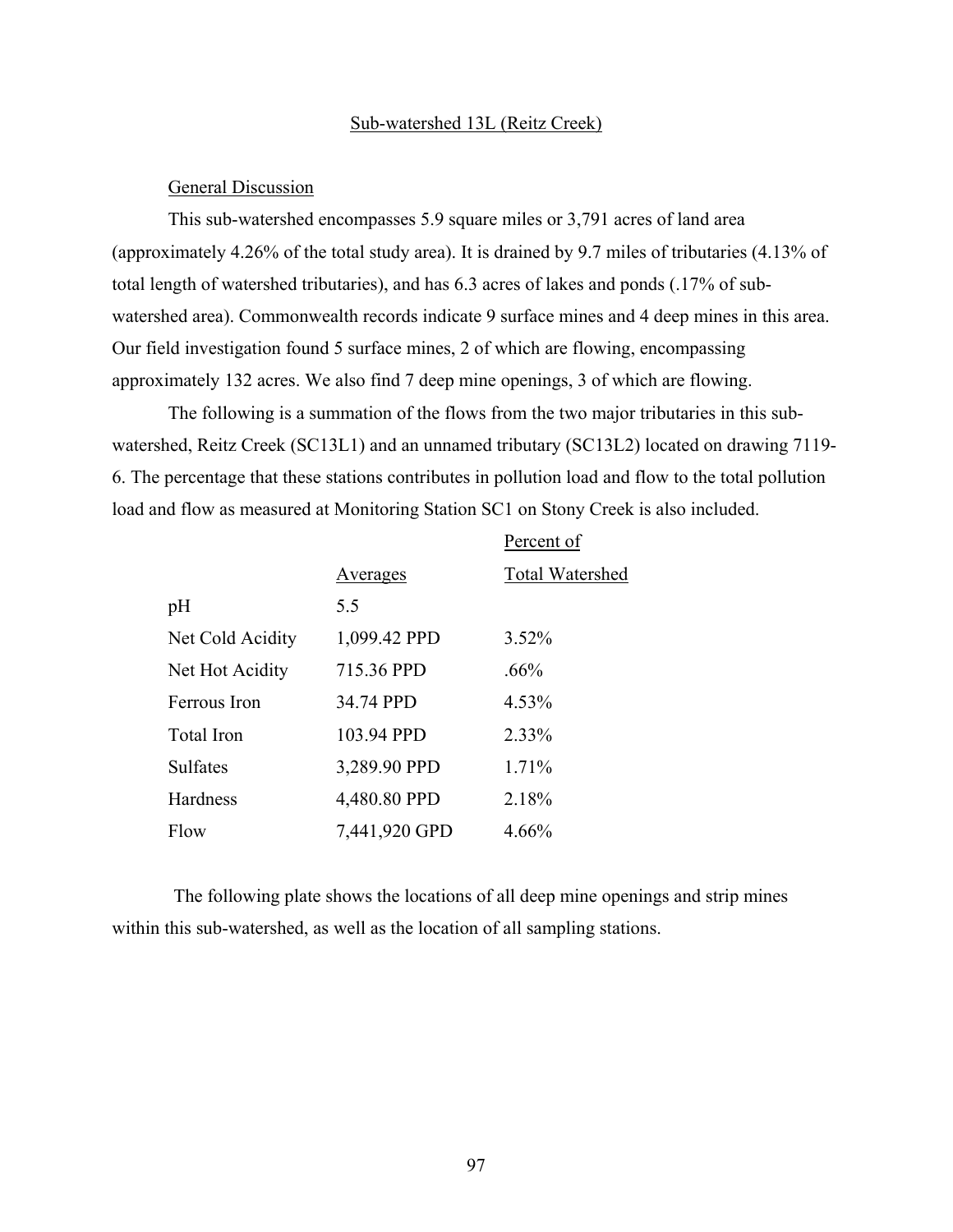### Deep Mines

The Commonwealth records indicate that there are four (4) deep mines in this subwatershed. Our field investigations locate seven (7) deep mine openings of which three (3) are flowing. Table 11 lists the abandoned deep mines within the sub-watershed with the following information: the name of the mine or operator if known, available mine maps, acres and seam mine, mine opening designation, openings with flows, the estimated elevation of the opening and head in feet, which is the difference in coal elevations on an up-dip mine.

Table 12 gives the averages of the abandoned deep mine flows. Directly under the averages are the percentages of flows and pollution loads that each contributes to the pollution load of the sub-watershed as measured at Sampling Station SC13L1 and Station SC13L2. The readings at these two stations are combined to give total pollution from this sub-watershed. The averages, taken at the mine openings, are added together where more than one opening of a mine complex has a flow.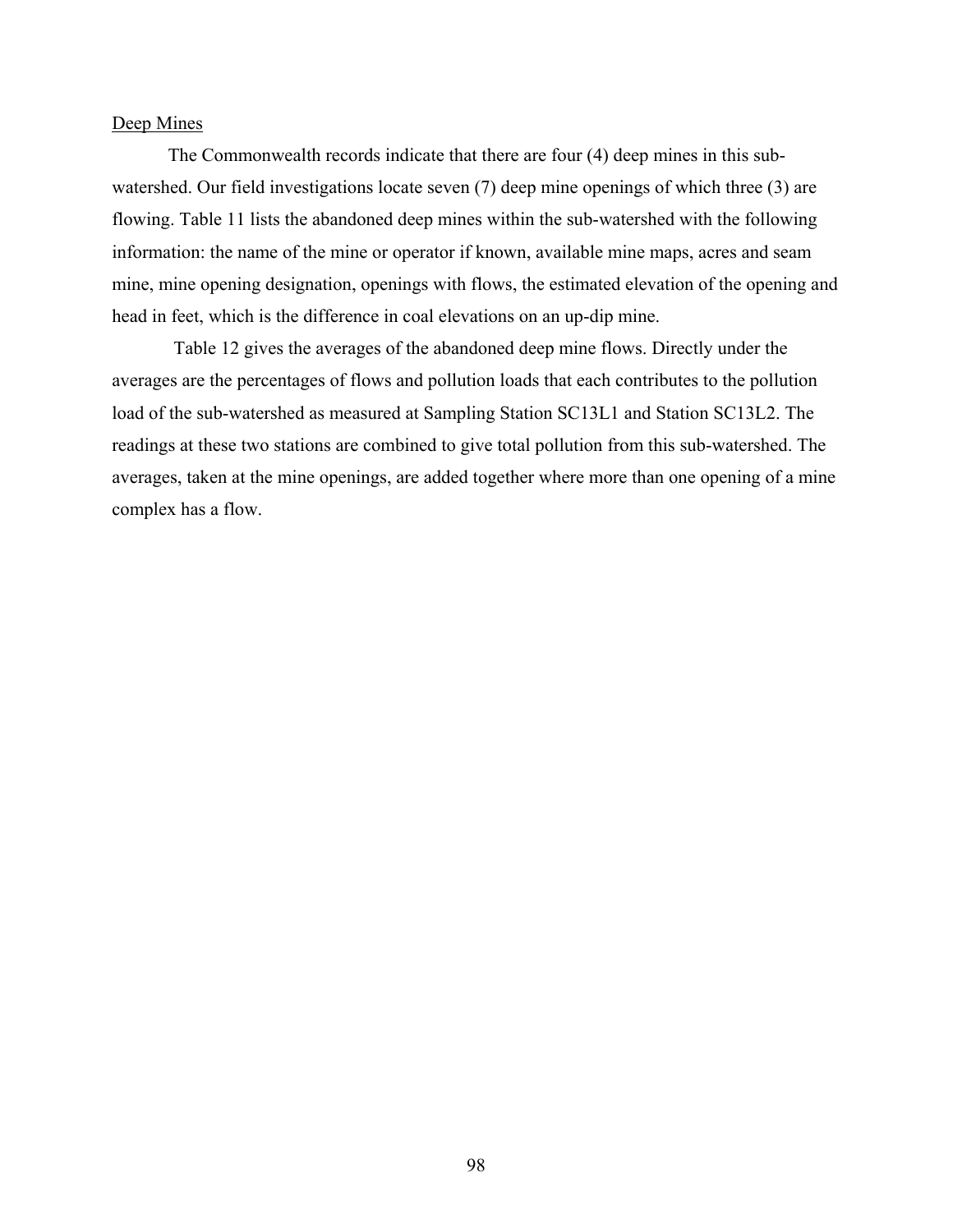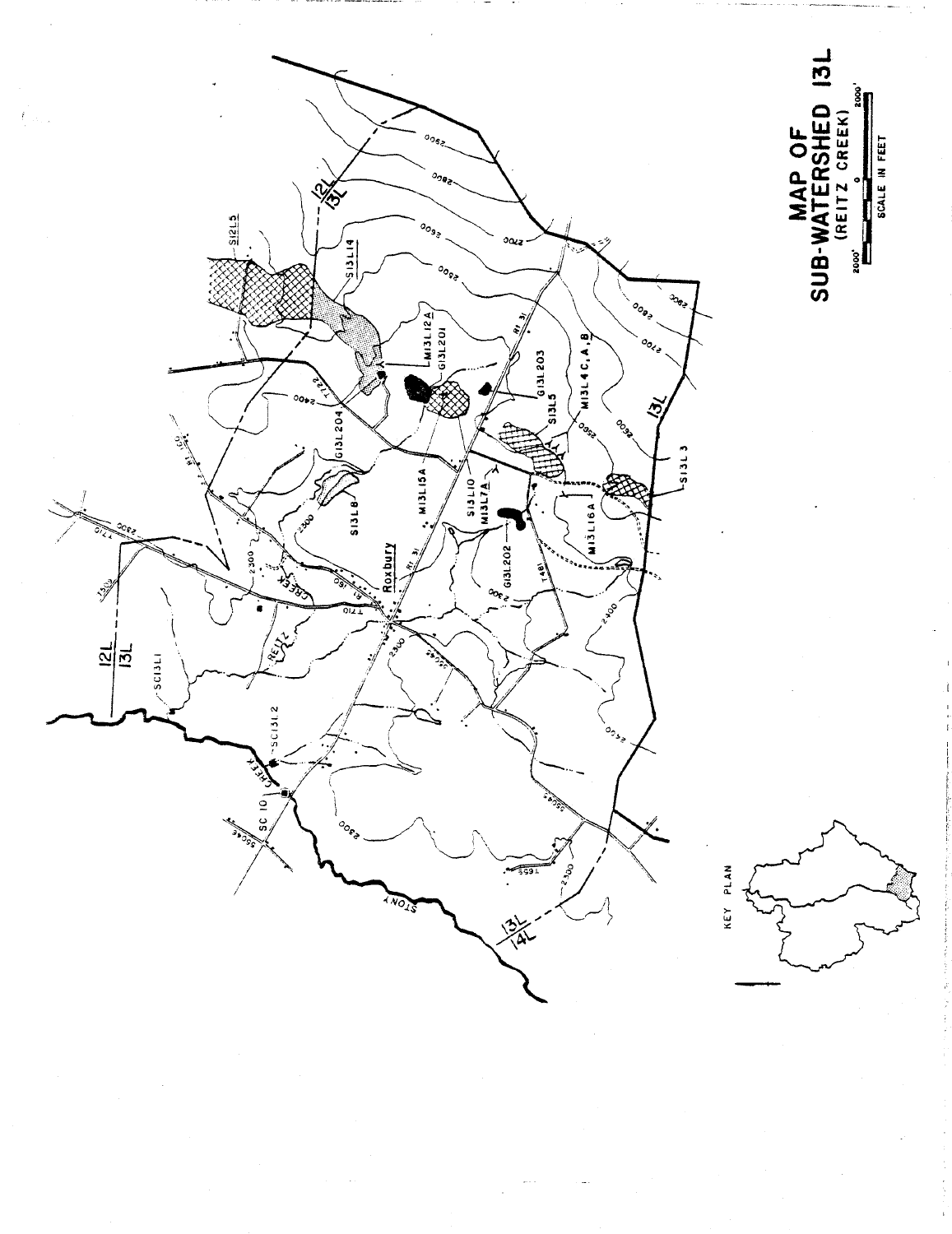## Abandoned Deep Mines

#### Sub-watershed 13L

| Mine        | Name of Mine             | Mine Map       | Area<br>Mined            | Seam  | Mine<br>Opening     | Elev.<br>of |                | Head   |
|-------------|--------------------------|----------------|--------------------------|-------|---------------------|-------------|----------------|--------|
| Number      | or Operator              | Obtained       | (Acres)                  | Mined | No.                 | Opening     | Flow           | (Feet) |
| M13L4       | H. E. Scurfield Coal Co. | No             |                          | $B^*$ | M <sub>13L4</sub> A | 2410'       | N <sub>o</sub> | $150*$ |
|             |                          |                |                          | $B^*$ | M <sub>13L4</sub> B | 2410'       | Yes            |        |
|             |                          |                |                          | $B^*$ | M <sub>13L4C</sub>  | 2410'       | N <sub>0</sub> |        |
| M13L7       | Carner Coal Co.          | N <sub>o</sub> | -                        | $C^*$ | M13L7A              | 2380'       | Yes            | $50*$  |
| ** $M13L12$ | Shipley Mine $#1$        | Yes            | 94.5                     | C'    | M13L12A             | 2380'       | Yes            | 120    |
| M13L15      | Unknown                  | No             | -                        | $B^*$ | M13L15A             | 2340'       | N <sub>o</sub> |        |
| M13L16      | Unknown                  | N <sub>o</sub> | $\overline{\phantom{a}}$ | $C^*$ | M13L16A             | 2410        | N <sub>o</sub> |        |

\* Indicates assumed.

\*\*Possible interconnection with strip mine S13L10.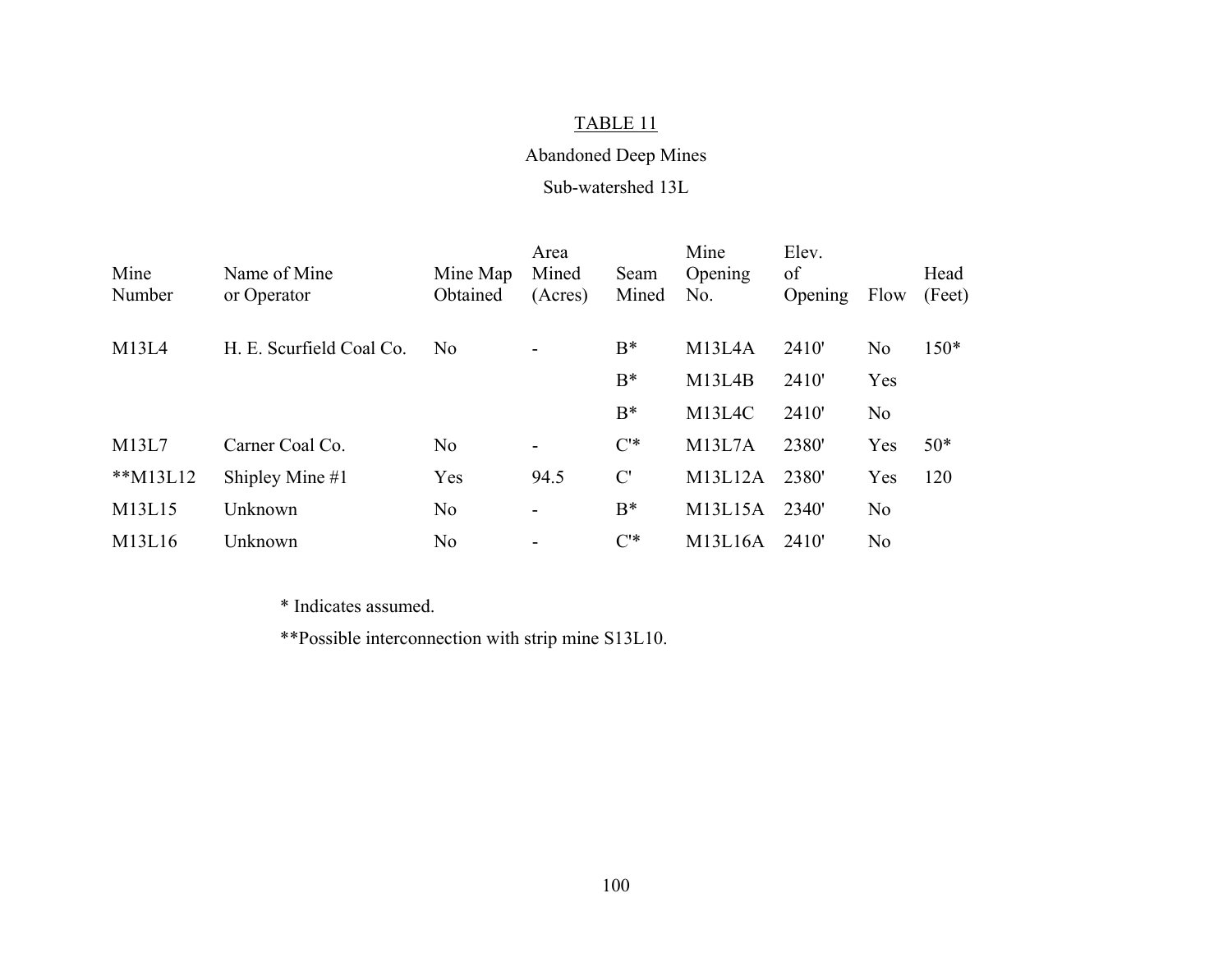## Abandoned Deep Mine Average Water Quality Data

#### Sub-watershed 13L

| Mine<br>No. | pH  | Net Cold<br>Acid<br>ppd | Net Hot<br>Acid<br>ppd   | Ferrous<br>Iron<br>ppd   | Total<br>Iron<br>ppd     | Sulfate<br>ppd | Hardness<br>ppd          | Flow<br>gpd |
|-------------|-----|-------------------------|--------------------------|--------------------------|--------------------------|----------------|--------------------------|-------------|
| M13L4       | 4.9 | 1.64                    | $\overline{\phantom{a}}$ | .01                      | .04                      | 1.75           | 1.05                     | 17,280      |
|             |     | $.2\%$                  | $\overline{\phantom{a}}$ | -                        | $\overline{\phantom{a}}$ | $.1\%$         | $\overline{\phantom{a}}$ | $.2\%$      |
| M13L7       | 3.2 | 1,333.00                | 732.09                   | 211.86                   | 605.93                   | 2,062.00       | 1,855.00                 | 345,600     |
|             |     | 121.2%                  | 102.3%                   | 609.8% 583%              |                          | 62.7%          | 41.4%                    | 4.6%        |
| M13L12      | 5.3 | .67                     | 1.18                     | .01                      | .05                      | 6.18           | 7.97                     | 8,640       |
|             |     | $.1\%$                  | $.2\%$                   | $\overline{\phantom{a}}$ | $.1\%$                   | $.2\%$         | $\cdot$ 2                | $.1\%$      |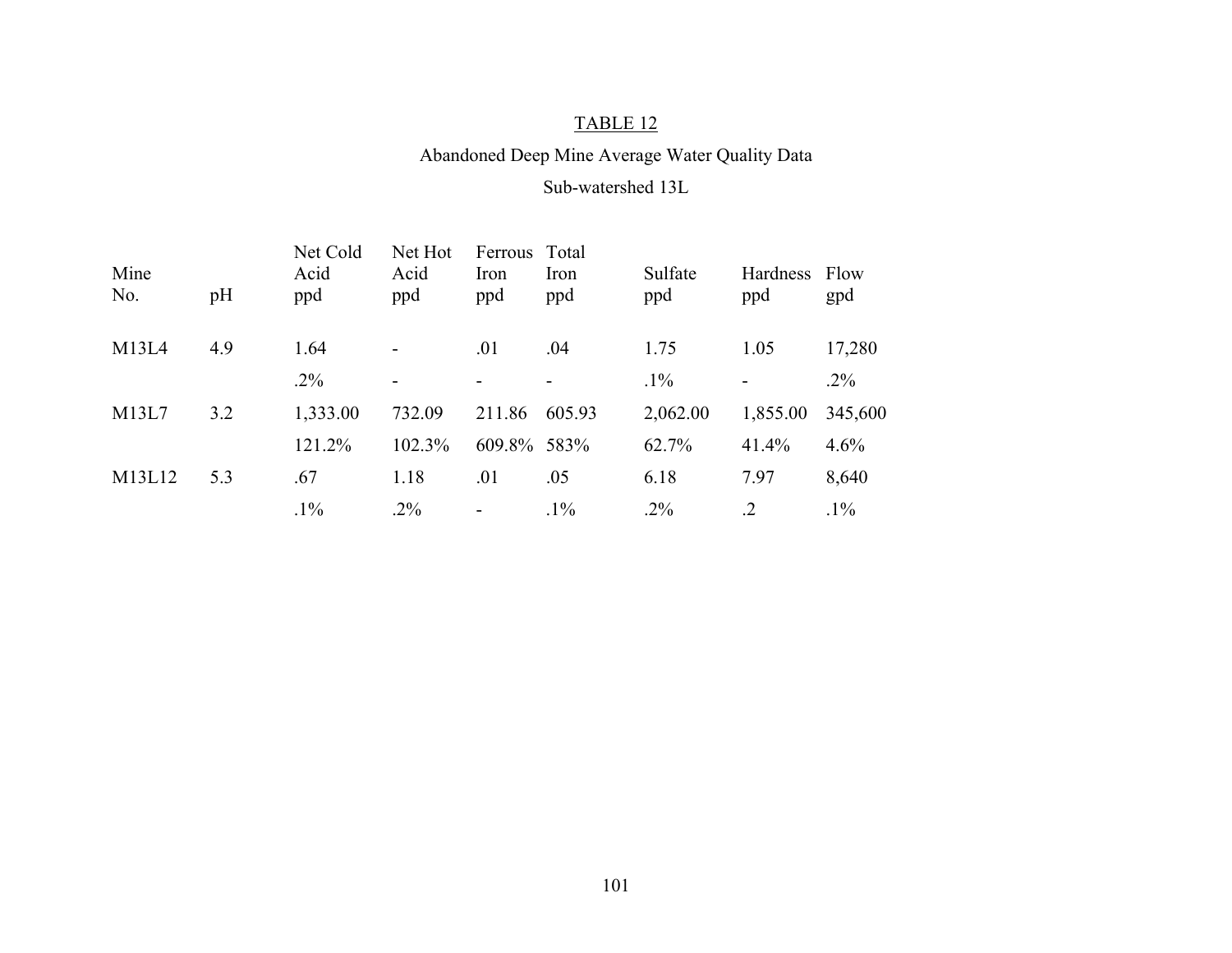### Strip Mines

The Commonwealth records indicate that there are nine (9) strip mines in this subwatershed. Our field investigations locate five (5) surface mines with two (2) flowing. Table 13 lists the abandoned strip mines within the sub-watershed with the following information: the name of the mine or operator if known, the area and seam mined, the designation we give the mine, whether or not there is a flow, and whether it connects with a deep mine.

The total acreage of abandoned surface mines in subwatershed 13L is 132.2 acres (3.49% of sub-watershed area).

Table 14 gives the averages of the abandoned surface mine flows. Directly under the averages are the percentages of flows and pollution load that each mine contributes to the pollution load of the sub-watershed as measured at Sampling Stations SC13L1 and SC13L2.

Where a single surface mine has more than one flow, the averages of the flows are added together.

Following Table 14 is the description of the flowing strip mines along with abatement recommendations.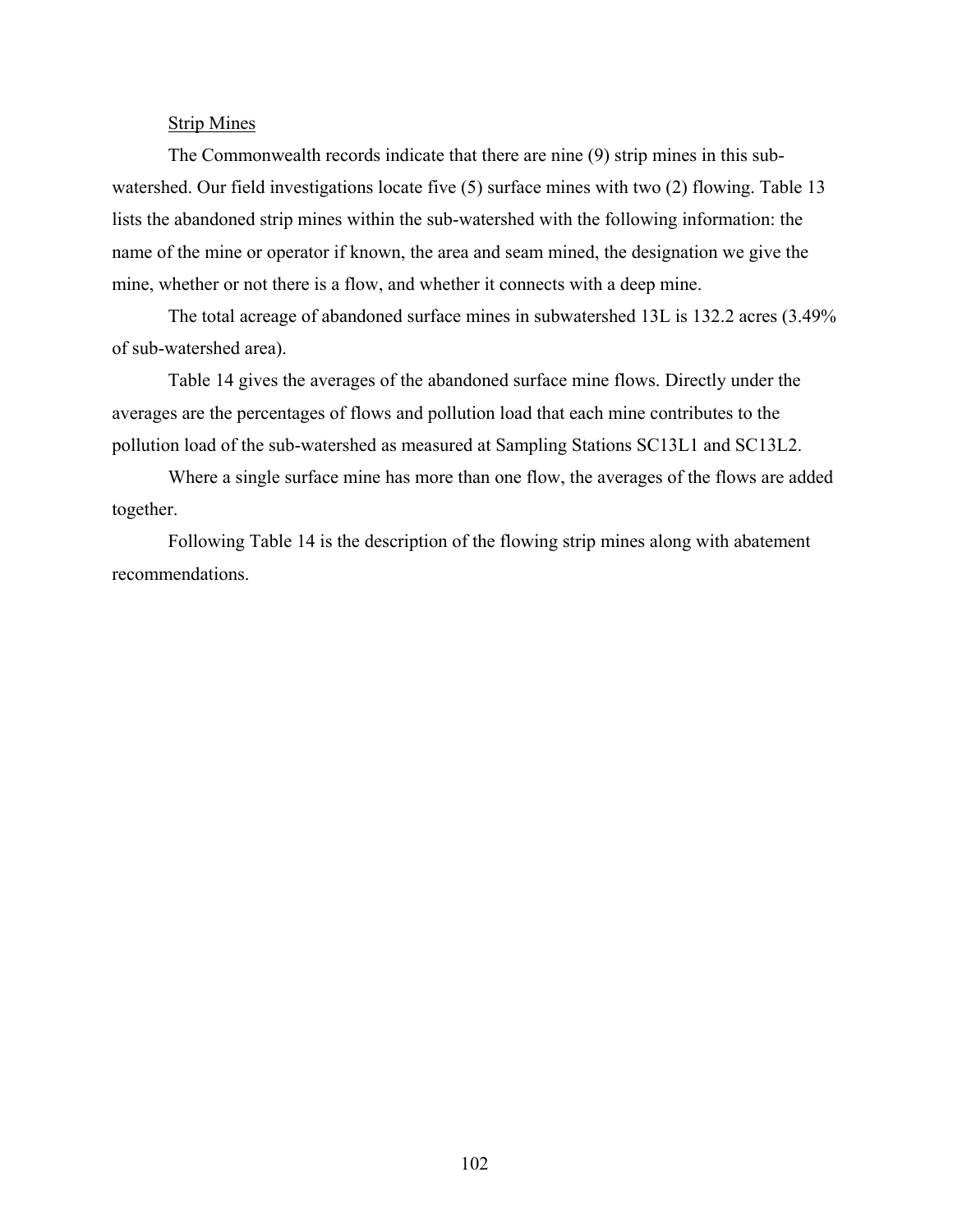## Abandoned Surface Mines

## Sub-watershed 13L

| Mine<br>Number                  | Name of Mine<br>or Operator | Area<br>Mined<br>(Acres) | Seam<br>Mined  | Flowing        | Connection<br>w/Deep Mine |
|---------------------------------|-----------------------------|--------------------------|----------------|----------------|---------------------------|
| S13L3                           | Emmett<br>Duppstadt         | 22.03                    | D, C'          | N <sub>0</sub> | N <sub>o</sub>            |
| S13L5                           | Kenneth E.<br>Reed          | 18.36                    | C'             | N <sub>0</sub> | N <sub>0</sub>            |
| <b>S13L8</b>                    | Thermal<br>C. M. Co.        | 11.01                    | E, D, C'       | N <sub>0</sub> | N <sub>o</sub>            |
| S13L10                          | Carver<br><b>Brothers</b>   | 44.07                    | B              | Yes            | M13L12                    |
| S <sub>13</sub> L <sub>14</sub> | Unknown                     | 36.73                    | $\mathcal{C}'$ | Yes            | N <sub>0</sub>            |
|                                 |                             |                          |                |                |                           |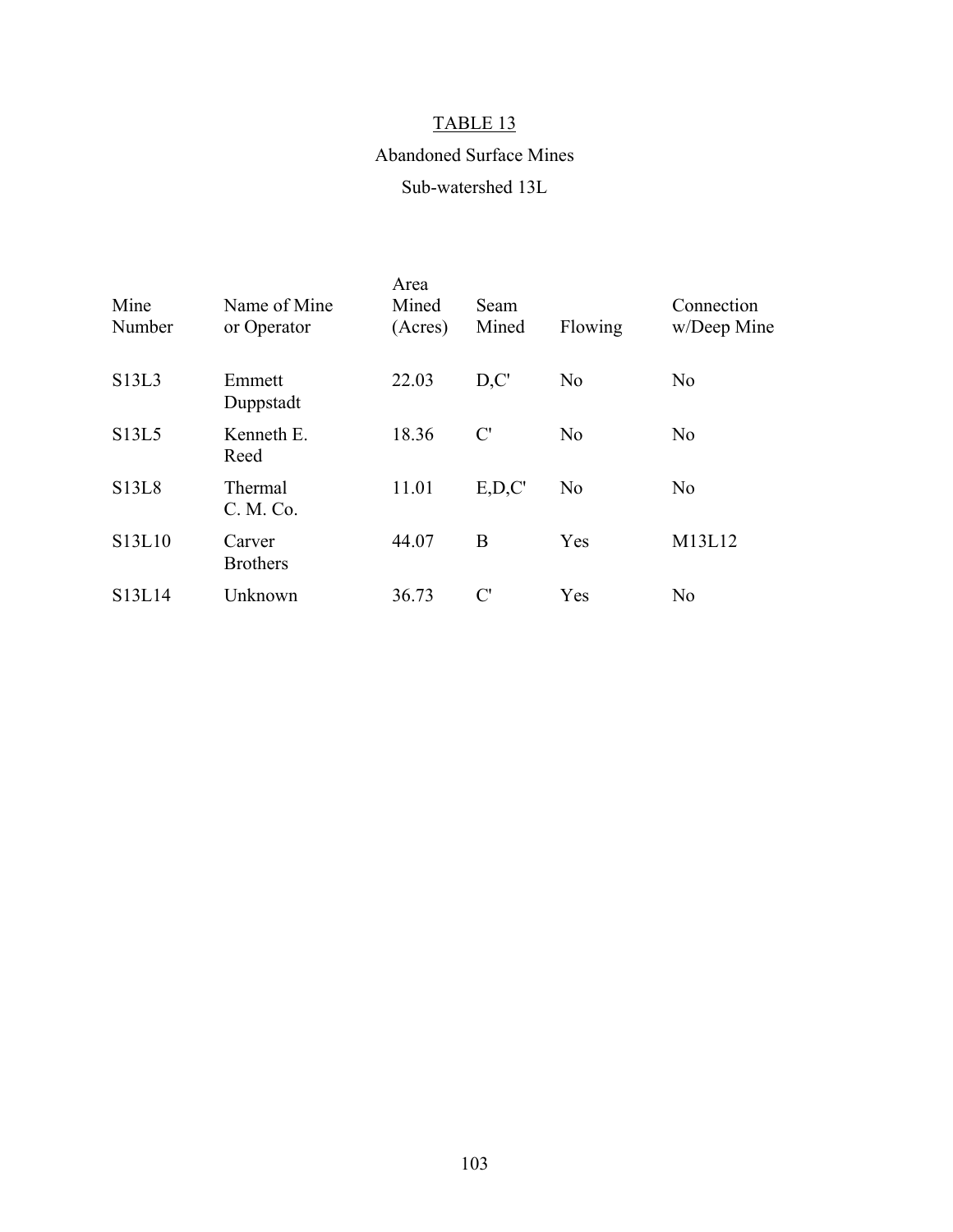## Abandoned Surface Mine Average Water Quality Data

#### Sub-watershed 13L

| Mine<br>No. | pH  | Net Cold<br>Acid<br>ppd | Net Hot<br>Acid<br>ppd | Ferrous Iron<br>ppd | Total Iron<br>ppd | Sulfate<br>ppd | Hardness<br>ppd | Flow<br>gpd |
|-------------|-----|-------------------------|------------------------|---------------------|-------------------|----------------|-----------------|-------------|
| S13L10      | 3.3 | 359                     | 3,925                  | 115                 | 206               | 1,306          | 6,279           | 224,640     |
|             |     | 33%                     | 549%                   | 331%                | 198%              | 40%            | 140%            | 3%          |
| S13L14      | 3.6 | 517                     | 625                    | 36                  | 154               | 1,076          | 577             | 131,040     |
|             |     | 47%                     | 87%                    | 104%                | 148%              | 33%            | 13%             | 2%          |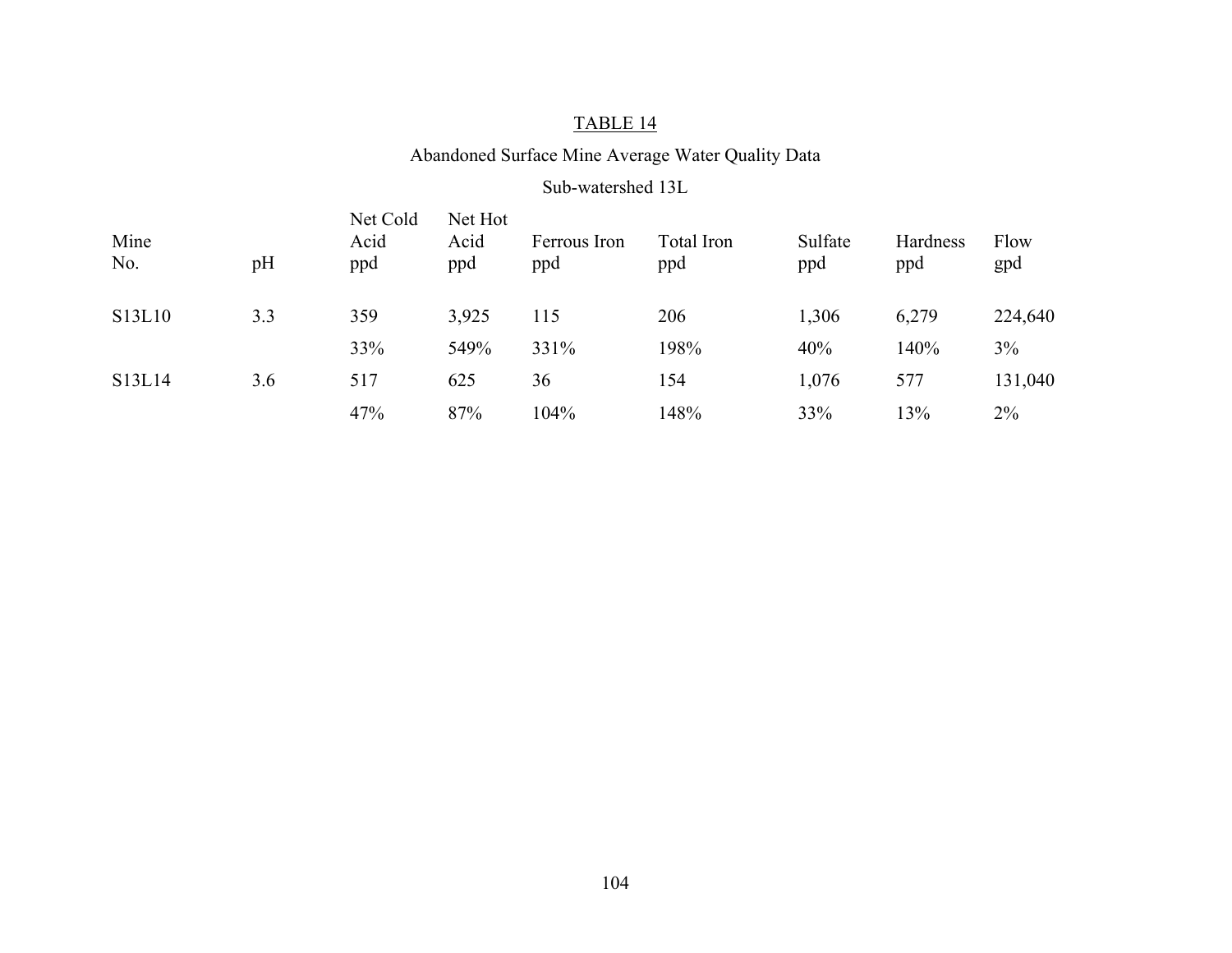Strip Mine: S13L10 Area: 44.07 acres Location: SE of Rt. T722 Status: Reclaimed Owned by: Carver Brothers Seam mined: B Connection with Deep mine: M13L12 Flowing: Three leaching areas

## General Description:

Medium vegetation is on this strip. Leaching and erosion only occurs toward the gob pile.

## Recommendation:

No revegetation and little grading is necessary. Requires drainage ditches and possibly a small amount of backfill which would have to be brought in to fill erosion ditches.

Cost:

| Ditch              | 8000' | \$8,000 |
|--------------------|-------|---------|
| Clear and grubbing | 1,000 |         |
|                    | Total | \$9,000 |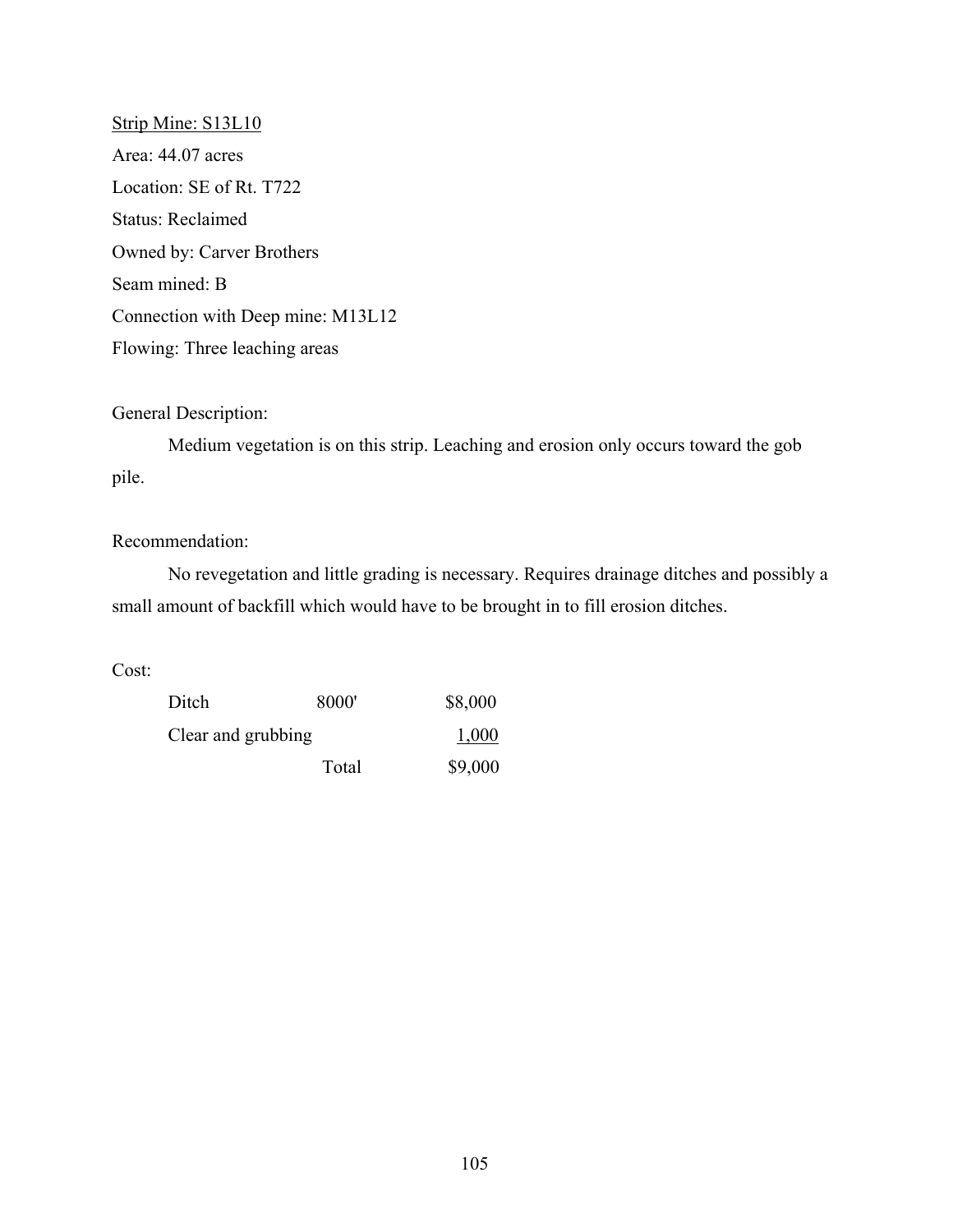Strip Mine: S13L14 Area: 36.73 acres Location: East of Rt. T722 Status: Abandoned Owned by: Unknown Seam mined: C' Connection with deep mine: None Flowing: Five leaching or drainage areas

## General Description:

Only sparse grassy areas exist on this strip. Depressions have gathered water toward the east side and at the base of the 25' to 30' high highwall on the west side. The gob pile slopes towards the highwall.

## Recommendation:

Complete reclamation.

## Cost:

| Ditches                               | 5000' | \$5,000  |
|---------------------------------------|-------|----------|
| Grading 20 acres $\omega$ \$1800/acre |       | 36,000   |
| <b>Backfilling</b>                    |       | 3,000    |
| Revegetation 37 acres                 |       | 24,000   |
|                                       | Total | \$68,000 |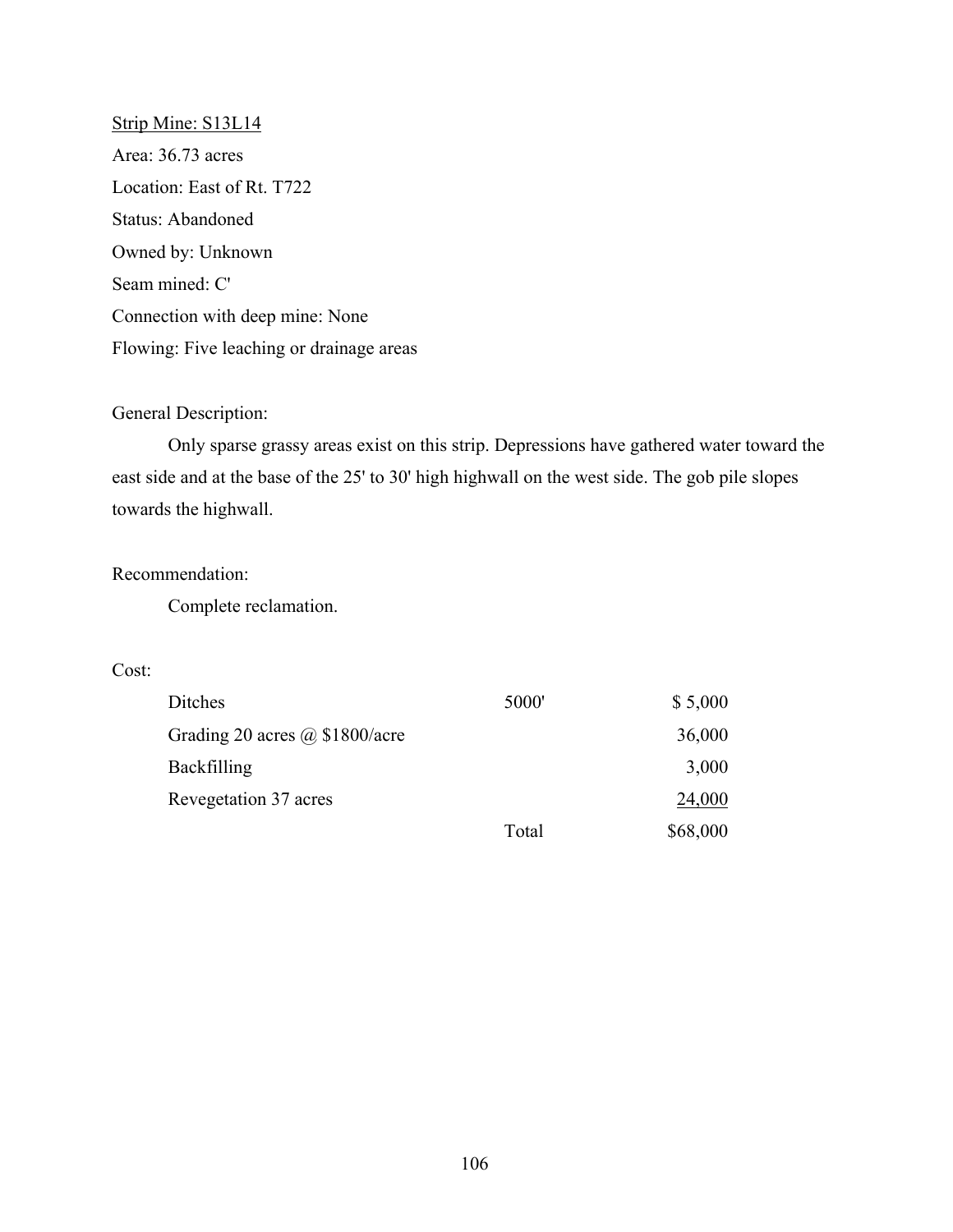## **Recommendations**

Table 15 gives recommendations for the polluting deep and surface mines. Table 16 lists the sources abated, the amount of benefication and the cost associated with each plan recommended.

An estimated effectiveness of 60% reduction of the pollution load is assigned for each recommendation.

The distance from Reitz Creek, Station SC12L1, to the next polluting tributary down steam, Station SC8R2, is 2.25 miles. This is the minimum distance on Stony Creek that would benefit from Reitz Creek becoming a clean stream.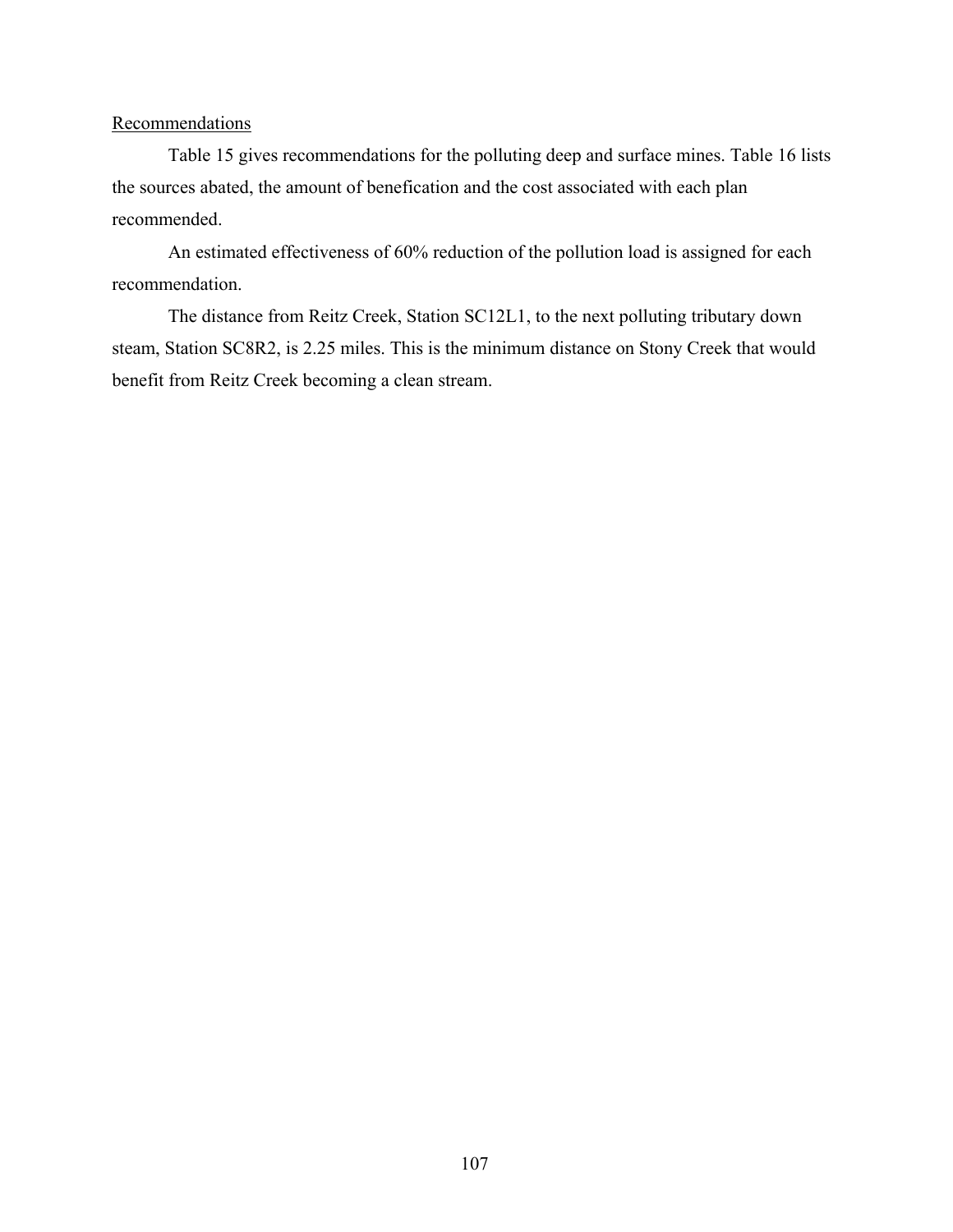#### Recommended Abatement Procedures - Cost Benefication

#### Sub-watershed 13L

|          | Recommended<br>Abatement                              |                                             | <b>Total Costs</b> |                | Cost \$/Pound<br>Acid Removal |                | Total<br>Acid  | Total<br>Iron  | Percent                   |              |  |  |
|----------|-------------------------------------------------------|---------------------------------------------|--------------------|----------------|-------------------------------|----------------|----------------|----------------|---------------------------|--------------|--|--|
|          | Known                                                 | Poten-<br>tial                              | Known              | Poten-<br>tial | Known                         | Poten-<br>tial | Abate-<br>ment | Abate-<br>ment | of Total<br>Sub-watershed |              |  |  |
| Number   | Sources                                               | Sources                                     | Sources            | Sources        | Sources                       | Sources        | ppd            | ppd            | Acid                      | Iron         |  |  |
| 1 S13L10 | 44.07<br>Acres of<br><b>Strip Mine</b><br>Reclamation | 2 Seals                                     | \$9,000            | \$49,000       | \$25.07                       | \$136.49       | 359            | 124            | 33                        | 119          |  |  |
| 2 M13L7  | 1 Seal                                                |                                             | 25,000             | 25,000         | 32.05                         | 32.05          | 780            | 364            | 71                        | 350          |  |  |
| 3 S13L14 | 36.73<br>Acres of<br><b>Strip Mine</b><br>Reclamation |                                             | 68,000             | 68,000         | 219.35                        | 219.35         | 310            | 93             | 28                        | 89           |  |  |
| 4 M13L12 | 1 Seal                                                | 1 Seal $\&$<br>44 Acres<br>of Strip<br>Mine | 20,000             | 40,000         | 20,000                        | 40,000         | $\mathbf{1}$   | $\leq$ 1       |                           | $\mathbf{1}$ |  |  |
| 5 M13L4  | 4 Seals                                               |                                             | 75,000             | 75,000         | 75,000                        | 75,000         | $\mathbf{1}$   | $\leq$ 1       |                           | $\mathbf{1}$ |  |  |
|          | Note: The potential costs above include known costs.  |                                             |                    |                |                               |                |                |                |                           |              |  |  |

108